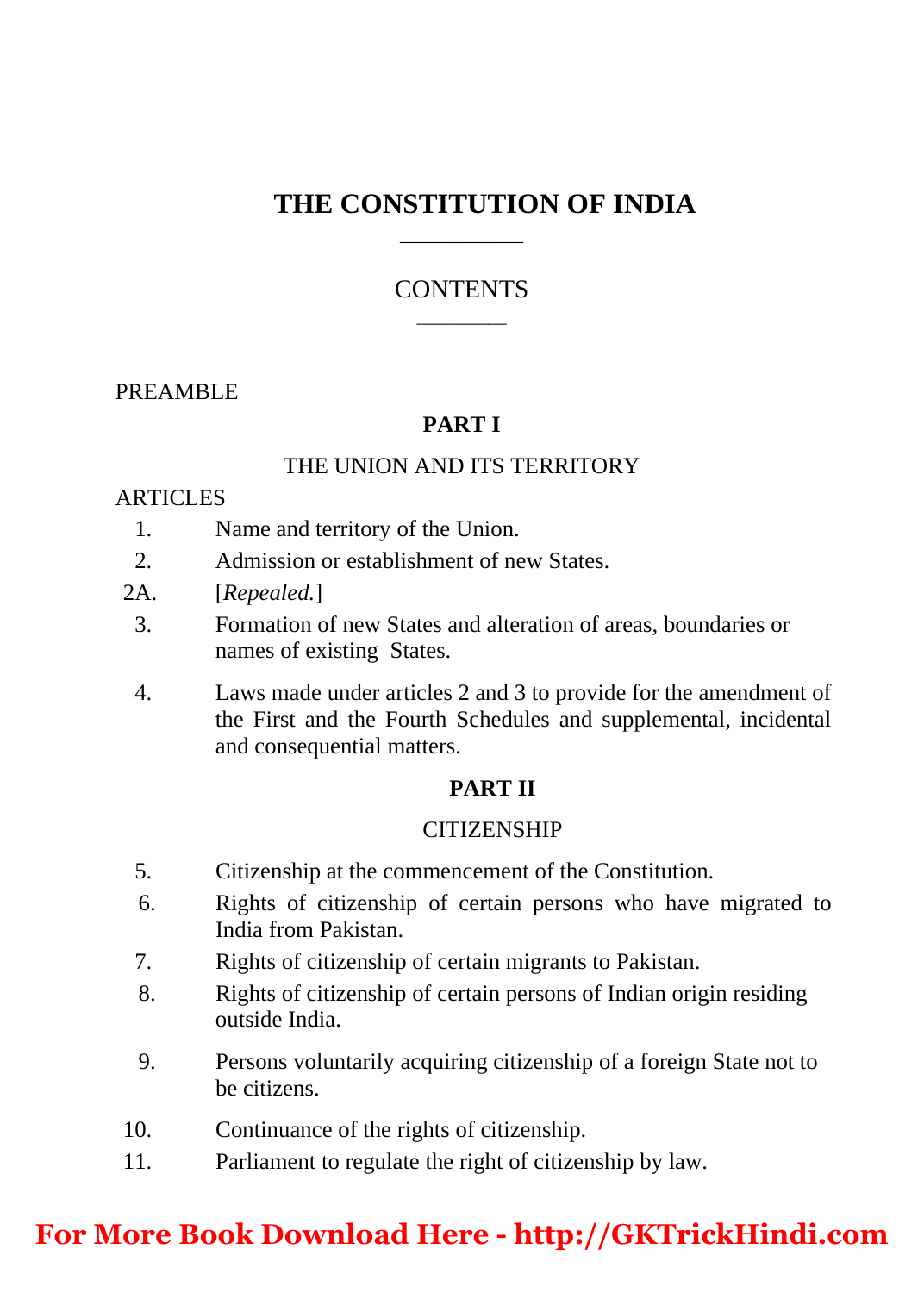### **PART III**

### FUNDAMENTAL RIGHTS

#### *General*

- 12. Definition.
- 13. Laws inconsistent with or in derogation of the fundamental rights. *Right to Equality*
- 14. Equality before law.
- 15. Prohibition of discrimination on grounds of religion, race, caste, sex or place of birth.
- 16. Equality of opportunity in matters of public employment.
- 17. Abolition of Untouchability.
- 18. Abolition of titles.

### *Right to Freedom*

- 19. Protection of certain rights regarding freedom of speech, etc.
- 20. Protection in respect of conviction for offences.
- 21. Protection of life and personal liberty.
- 21A. Right to education.
- 22. Protection against arrest and detention in certain cases.

### *Right against Exploitation*

- 23. Prohibition of traffic in human beings and forced labour.
- 24. Prohibition of employment of children in factories, etc.

### *Right to Freedom of Religion*

- 25. Freedom of conscience and free profession, practice and propagation of religion.
- 26. Freedom to manage religious affairs.
- 27. Freedom as to payment of taxes for promotion of any particular religion.
- 28. Freedom as to attendance at religious instruction or religious worship in certain educational institutions.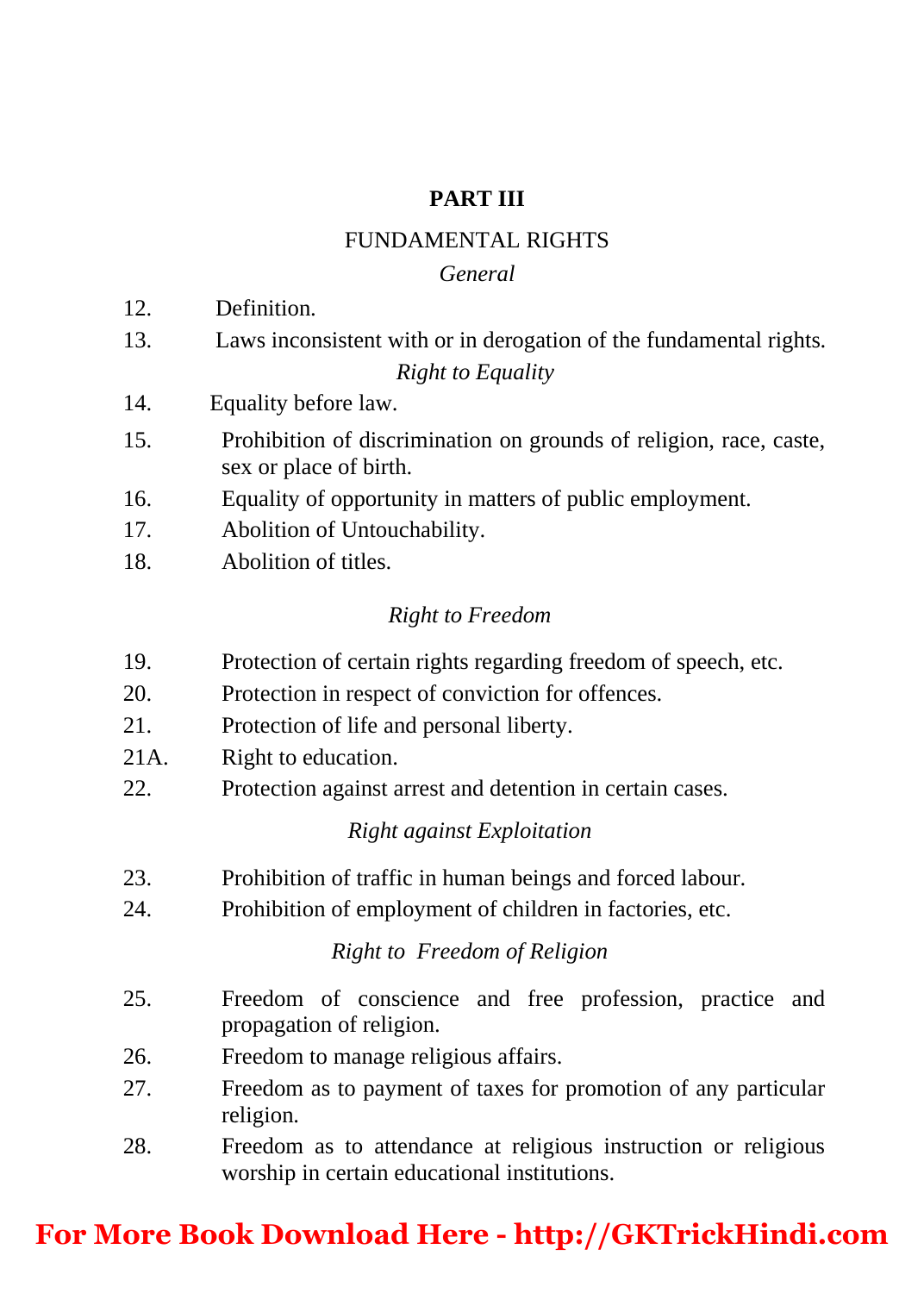## *Cultural and Educational Rights*

- 29. Protection of interests of minorities.
- 30. Right of minorities to establish and administer educational institutions.
- 31. [*Repealed*.]

### *Saving of Certain Laws*

- 31A. Saving of Laws providing for acquisition of estates, etc.
- 31B. Validation of certain Acts and Regulations.
- 31C. Saving of laws giving effect to certain directive principles.
- 31D. [*Repealed.*]

### *Right to Constitutional Remedies*

- 32. Remedies for enforcement of rights conferred by this Part.
- 32A. [*Repealed.*]
- 33. Power of Parliament to modify the rights conferred by this Part in their application to Forces, etc.
- 34. Restriction on rights conferred by this Part while martial law is in force in any area.
- 35. Legislation to give effect to the provisions of this Part.

### **PART IV**

### DIRECTIVE PRINCIPLES OF STATE POLICY

- 36. Definition.
- 37. Application of the principles contained in this Part.
- 38. State to secure a social order for the promotion of welfare of the people.
- 39. Certain principles of policy to be followed by the State.
- 39A. Equal justice and free legal aid.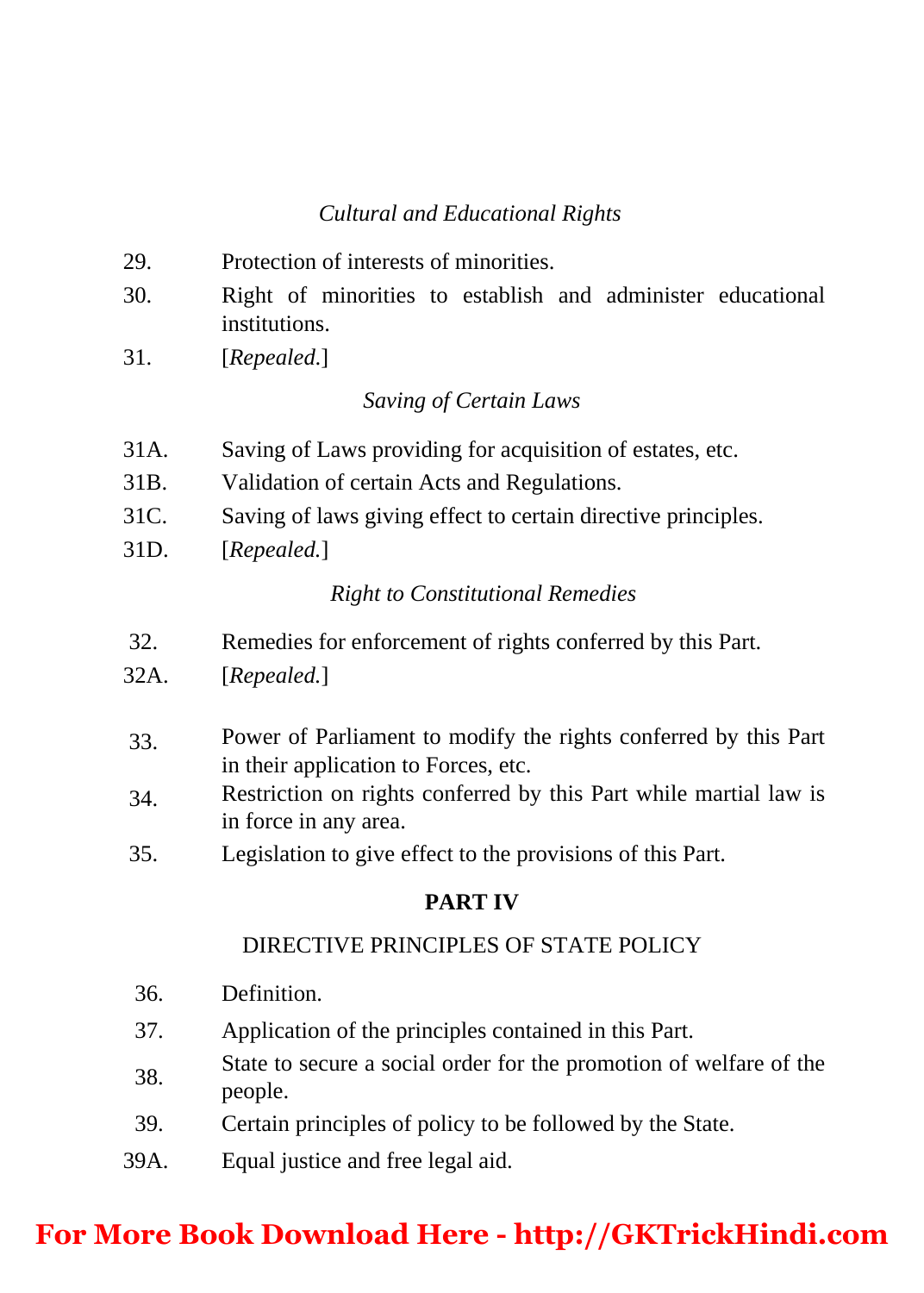- 40. Organisation of village panchayats.
- 41. Right to work, to education and to public assistance in certain cases.
- 42. Provision for just and humane conditions of work and maternity relief.
- 43. Living wage, etc., for workers.
- 43A. Participation of workers in management of industries.
	- 44. Uniform civil code for the citizens.
	- 45. Provision for early childhood care and education to children below the age of six years.
	- 46. Promotion of educational and economic interests of Scheduled Castes, Scheduled Tribes and other weaker sections.
	- 47. Duty of the State to raise the level of nutrition and the standard of living and to improve public health.
	- 48. Organisation of agriculture and animal husbandry.
- 48A. Protection and improvement of environment and safeguarding of forests and wild life.
	- 49. Protection of monuments and places and objects of national importance.
	- 50. Separation of judiciary from executive.
	- 51. Promotion of international peace and security.

## **PART IVA**

## FUNDAMENTAL DUTIES

51A. Fundamental duties.

## **PART V**

### THE UNION

## CHAPTER I .....THE EXECUTIVE

## *The President and Vice-President*

- 52. The President of India.
- 53. Executive power of the Union.
- 54. Election of President.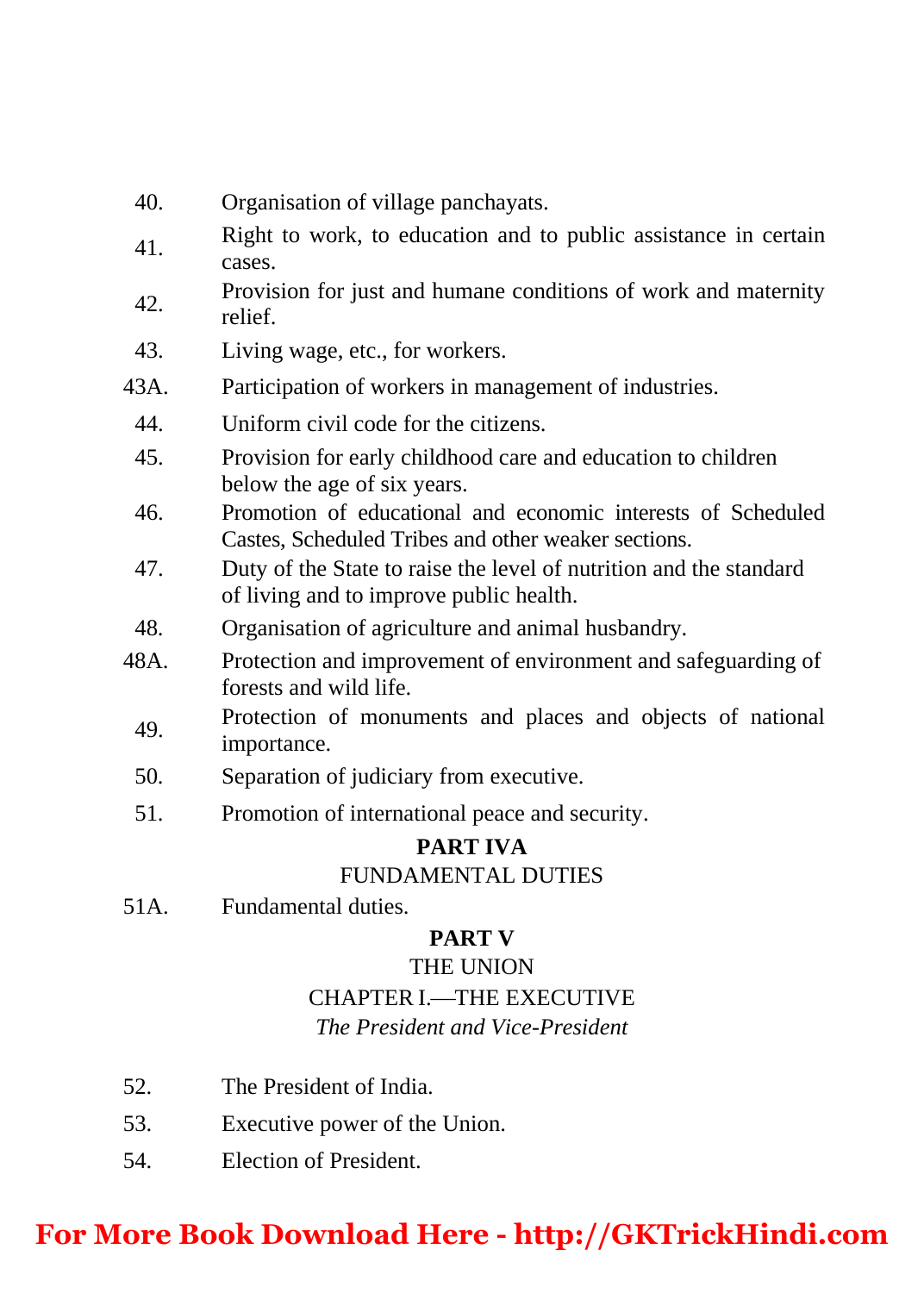- 55. Manner of election of President.
- 56. Term of office of President.
- 57. Eligibility for re-election.
- 58. Qualifications for election as President.
- 59. Conditions of President's office.
- 60. Oath or affirmation by the President.
- 61. Procedure for impeachment of the President.
- 62. Time of holding election to fill vacancy in the office of President and the term of office of person elected to fill casual vacancy.
- 63. The Vice-President of India.
- 64. The Vice-President to be *ex officio* Chairman of the Council of States.
- 65. The Vice-President to act as President or to discharge his functions during casual vacancies in the office, or during the absence, of President.
- 66. Election of Vice-President.
- 67. Term of office of Vice-President.
- 68. Time of holding election to fill vacancy in the office of Vice-President and the term of office of person elected to fill casual vacancy.
- 69. Oath or affirmation by the Vice-President.
- 70. Discharge of President's functions in other contingencies.
- 71. Matters relating to, or connected with, the election of a President or Vice-President.
- 72. Power of President to grant pardons, etc., and to suspend, remit or commute sentences in certain cases.
- 73. Extent of executive power of the Union.

#### *Council of Ministers*

- 74. Council of Ministers to aid and advise President**.**
- 75. Other provisions as to Ministers.

*The Attorney-General for India*

76. Attorney-General for India.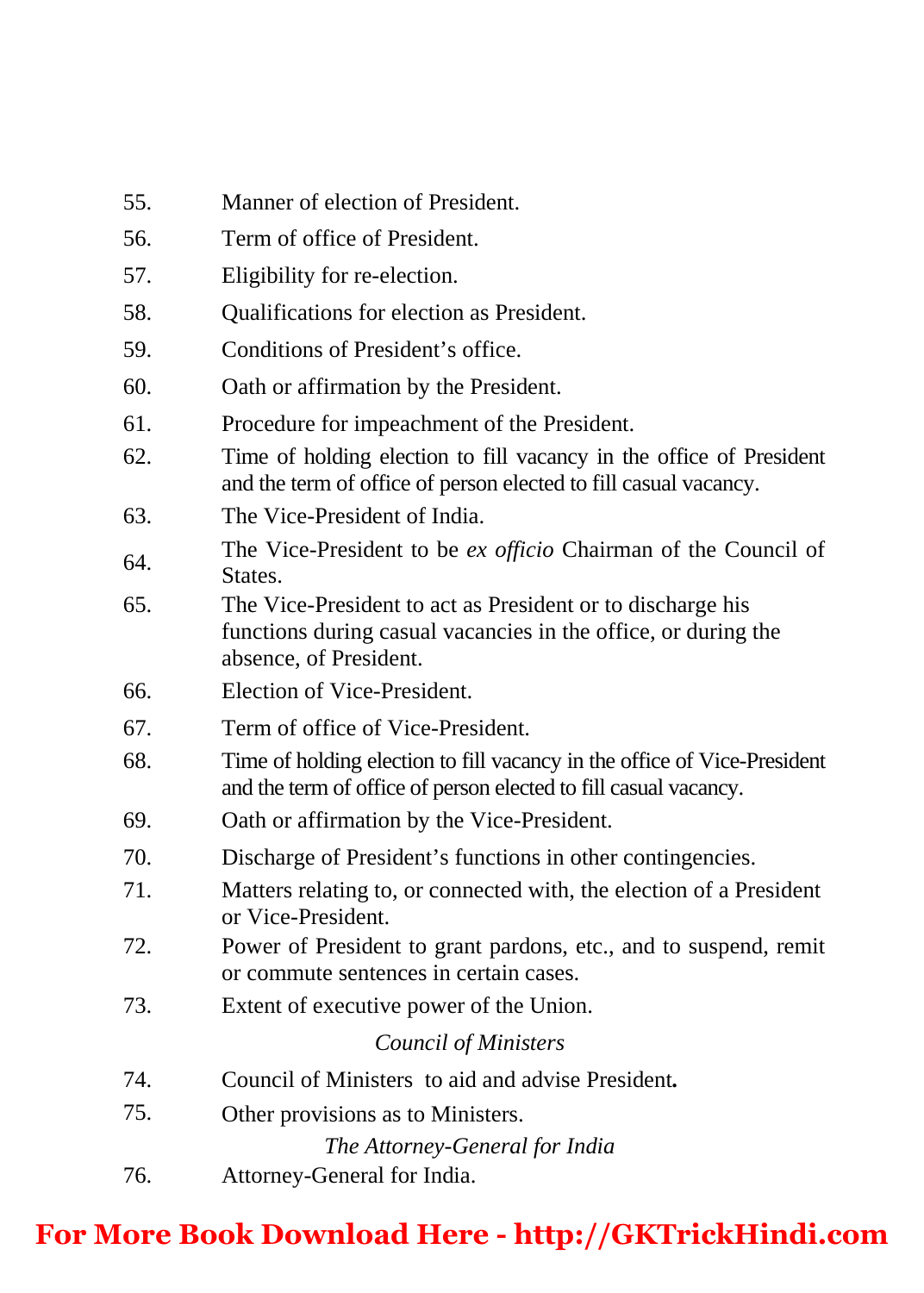### *Conduct of Government Business*

- 77. Conduct of business of the Government of India.
- 78. Duties of Prime Minister as respects the furnishing of information to the President, etc.

### CHAPTER II-PARLIAMENT

#### *General*

- 79. Constitution of Parliament.
- 80. Composition of the Council of States.
- 81. Composition of the House of the People.
- 82. Readjustment after each census.
- 83. Duration of Houses of Parliament.
- 84. Qualification for membership of Parliament.
- 85. Sessions of Parliament, prorogation and dissolution.
- 86. Right of President to address and send messages to Houses.
- 87. Special address by the President.
- 88. Rights of Ministers and Attorney-General as respects Houses.

### *Officers of Parliament*

- 89. The Chairman and Deputy Chairman of the Council of States.
- 90. Vacation and resignation of, and removal from, the office of Deputy Chairman.
- 91. Power of the Deputy Chairman or other person to perform the duties of the office of, or to act as, Chairman.
- 92. The Chairman or the Deputy Chairman not to preside while a resolution for his removal from office is under consideration.
- 93. The Speaker and Deputy Speaker of the House of the People .
- [94. Vacation and resignation of, and removal from, the offices of](https://goo.gl/NgRs1S)  Speaker and Deputy Speaker.
- 95. Power of the Deputy Speaker or other person to perform the duties of the office of, or to act as, Speaker.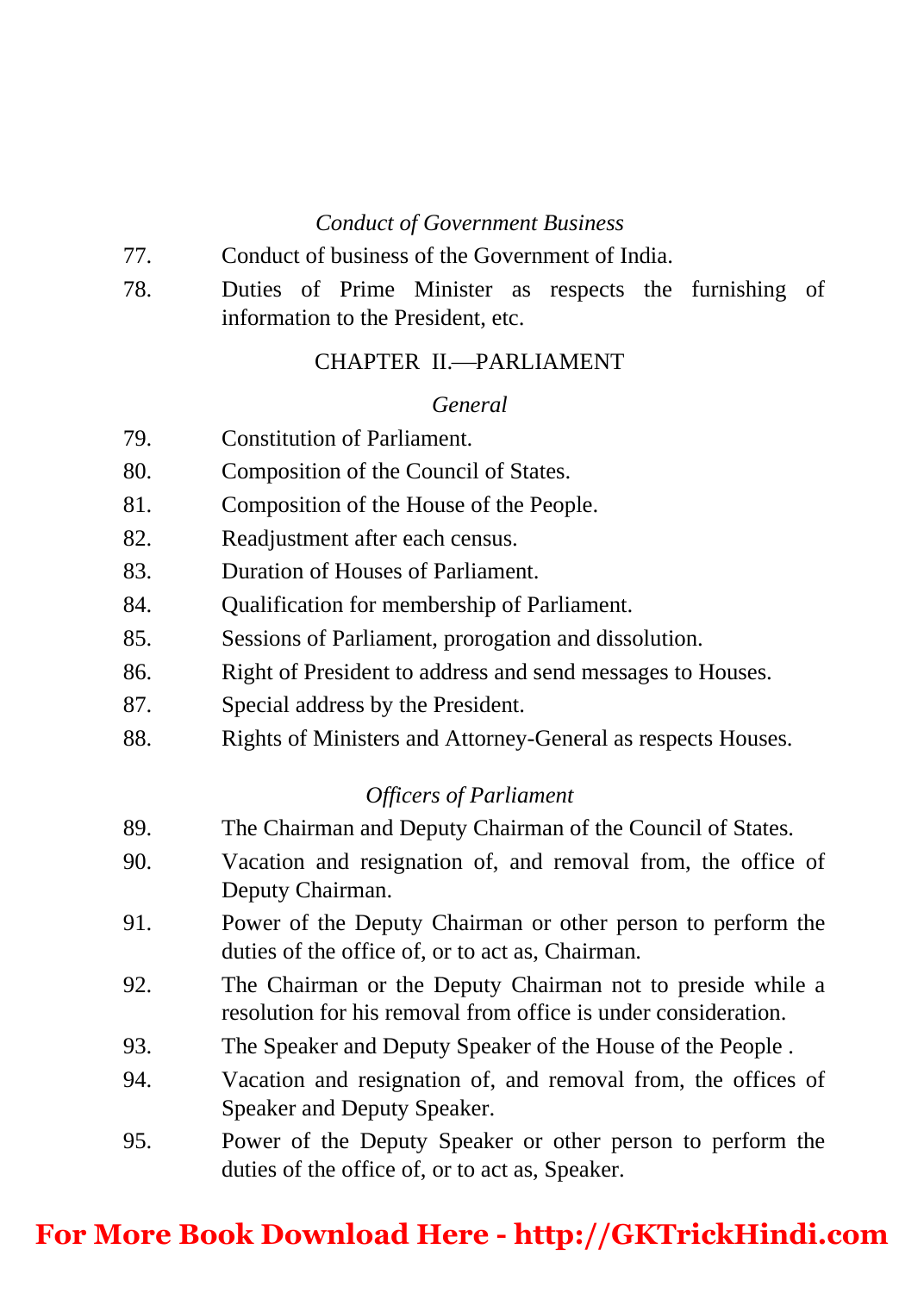- 96. The Speaker or the Deputy Speaker not to preside while a resolution for his removal from office is under consideration.
- 97. Salaries and allowances of the Chairman and Deputy Chairman and the Speaker and Deputy Speaker.
- 98. Secretariat of Parliament.

#### *Conduct of Business*

- 99. Oath or affirmation by members.
- 100. Voting in Houses, power of Houses to act notwithstanding vacancies and quorum.

### *Disqualifications of Members*

- 101 Vacation of seats.
- 102. Disqualifications for membership.
- 103. Decision on questions as to disqualifications of members.
- 104. *Penalty for sitting and voting before making oath or affirmation under article*

*99 or when not qualified or when disqualified.* 

*Powers, Privileges and Immunities of Parliament and its Members*

- 105. Powers, privileges, etc., of the Houses of Parliament and of the members and committees thereof.
- 106. Salaries and allowances of members.

### *Legislative Procedure*

- 107. Provisions as to introduction and passing of Bills.
- 108. Joint sitting of both Houses in certain cases.
- 109. Special procedure in respect of Money Bills.
- 110. Definition of "Money Bills".
- 111. Assent to Bills.

### *Procedure in Financial Matters*

- 112. Annual financial statement.
- 113. Procedure in Parliament with respect to estimates.
- 114. Appropriation Bills.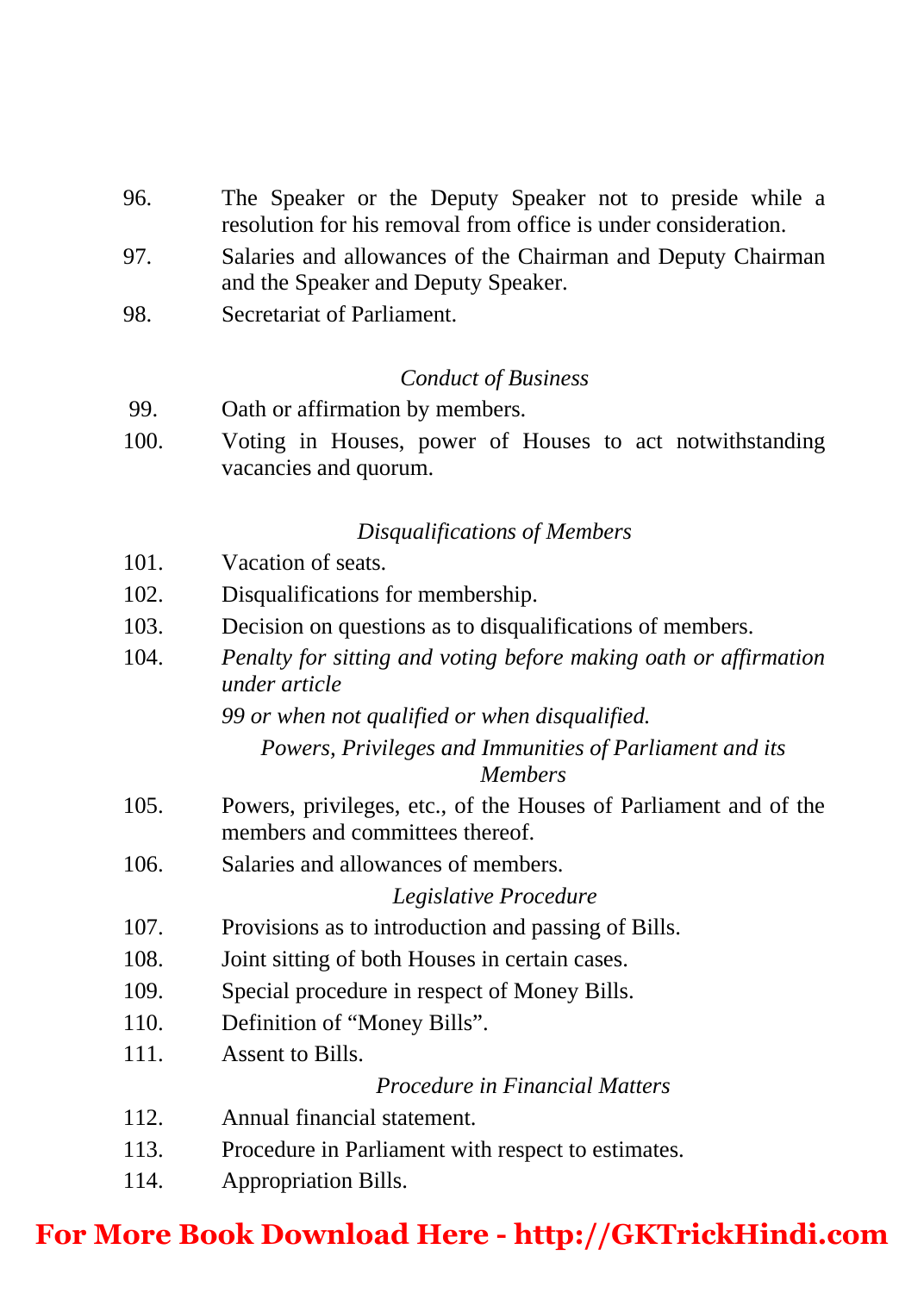- 115. Supplementary, additional or excess grants.
- 116. Votes on account, votes of credit and exceptional grants.
- 117. Special provisions as to financial Bills.

### *Procedure Generally*

- 118. Rules of procedure.
- 119. Regulation by law of procedure in Parliament in relation to financial business.
- 120. Language to be used in Parliament.
- 121. Restriction on discussion in Parliament.
- 122. Courts not to inquire into proceedings of Parliament.

## CHAPTER III.—LEGISLATIVE POWERS OF THE PRESIDENT

123. Power of President to promulgate Ordinances during recess of Parliament.

### CHAPTER IV - THE UNION JUDICIARY

- 124. Establishment and constitution of Supreme Court.
- 125. Salaries, etc., of Judges.
- 126. Appointment of acting Chief Justice.
- 127. Appointment of *ad hoc* judges.
- 128. Attendance of retired Judges at sittings of the Supreme Court.
- 129. Supreme Court to be a court of record.
- 130. Seat of Supreme Court.
- 131. Original jurisdiction of the Supreme Court.
- 131A. [*Repealed*.]
- 132. Appellate jurisdiction of Supreme Court in appeals from High Courts in certain cases.
- 133. Appellate jurisdiction of Supreme Court in appeals from High Courts in regard to Civil matters.
- 134. Appellate jurisdiction of Supreme Court in regard to criminal matters.
- 134A. Certificate for appeal to the Supreme Court.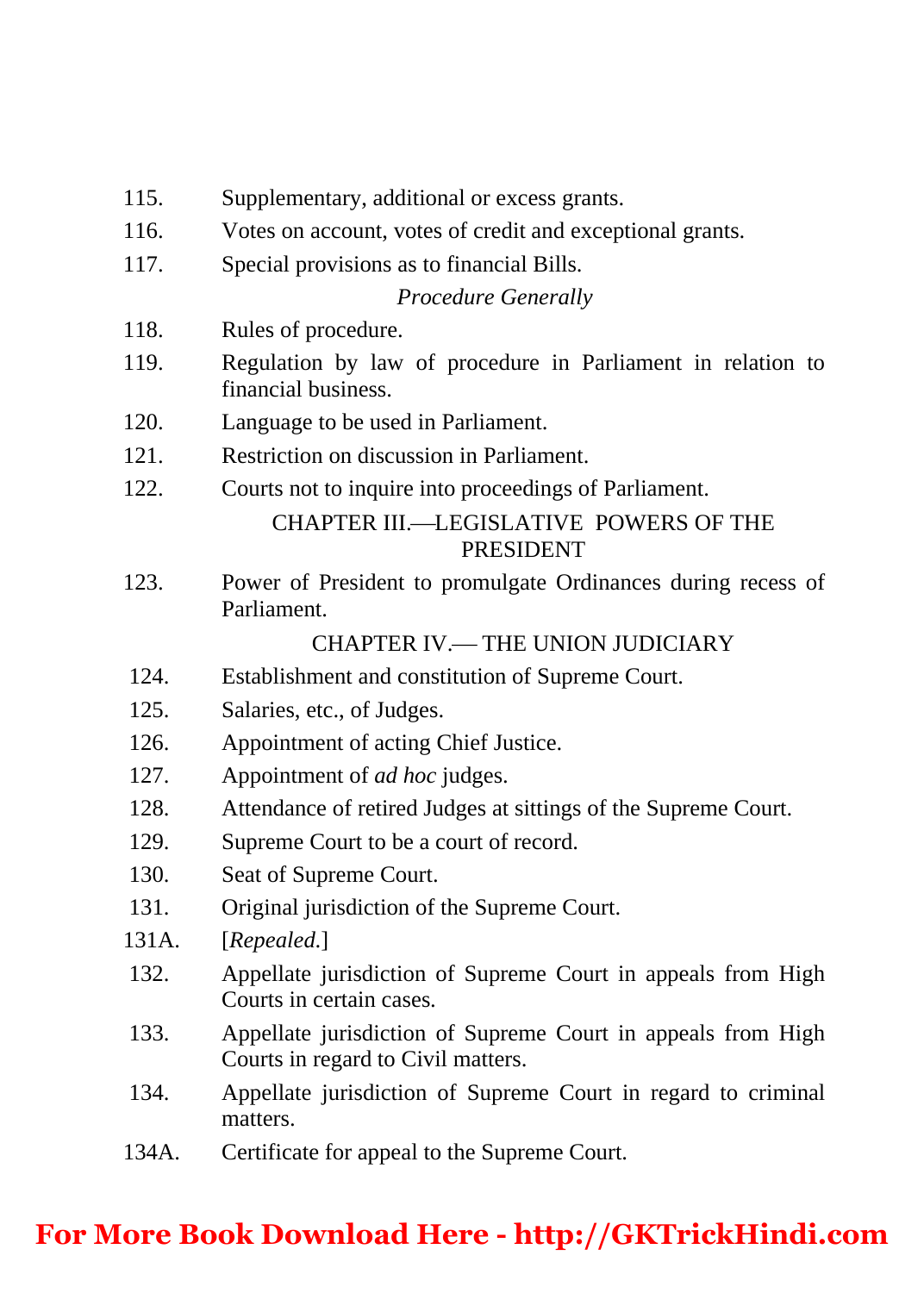- 135. Jurisdiction and powers of the Federal Court under existing law to be exercisable by the Supreme Court.
- 136. Special leave to appeal by the Supreme Court.
- 137. Review of judgments or orders by the Supreme Court.
- 138. Enlargement of the jurisdiction of the Supreme Court.
- 139. Conferment on the Supreme Court of powers to issue certain writs.
- 139A. Transfer of certain cases.
- 140. Ancillary powers of Supreme Court.
- 141. Law declared by Supreme Court to be binding on all courts.
- 142. Enforcement of decrees and orders of Supreme Court and orders as to discovery, etc.
- 143. Power of President to consult Supreme Court.
- 144. Civil and judicial authorities to act in aid of the Supreme Court.
- 144A. [*Repealed*.]
- 145. Rules of Court, etc.
- 146. Officers and servants and the expenses of the Supreme Court.
- 147. Interpretation.

CHAPTER V- COMPTROLLER AND AUDITOR-GENERAL OF INDIA

- 148. Comptroller and Auditor-General of India.
- 149. Duties and powers of the Comptroller and Auditor-General.
- 150. Form of accounts of the Union and of the States.
- 151. Audit reports.

## **PART VI**

## THE STATES

## CHAPTER I. GENERAL

152. Definition.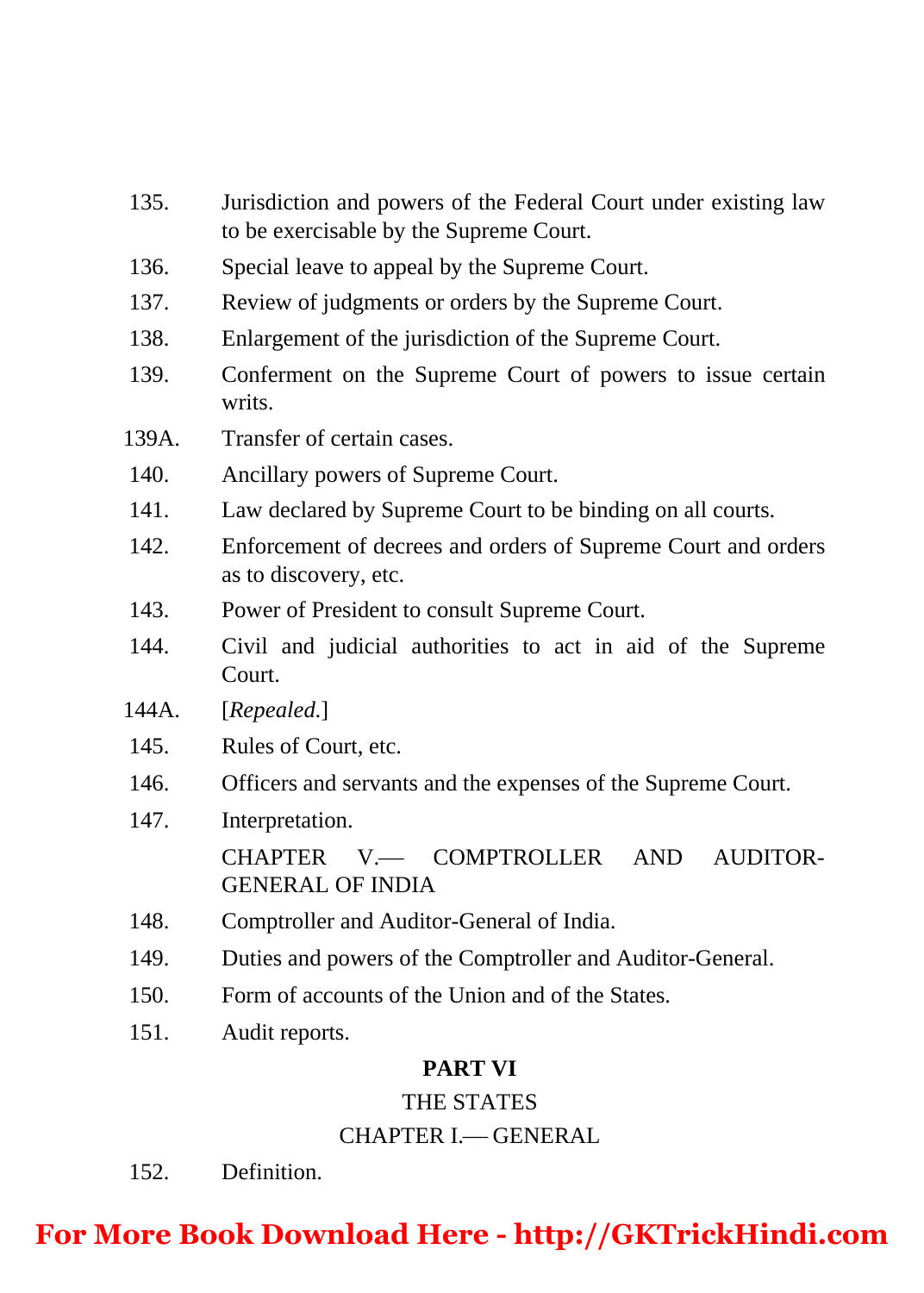#### CHAPTER II. THE EXECUTIVE

#### *The Governor*

- 153. Governors of States.
- 154. Executive power of State.
- 155. Appointment of Governor.
- 156. Term of office of Governor.
- 157. Qualifications for appointment as Governor.
- 158. Conditions of Governor's office
- 159. Oath or affirmation by the Governor.
- 160. Discharge of the functions of the Governor in certain contingencies.
- 161. Power of Governor to grant pardons, etc., and to suspend, remit or commute sentences in certain cases.
- 162. Extent of executive power of State.

*Council of Ministers*

- 163. Council of Ministers to aid and advise Governor.
- 164. Other provisions as to Ministers.

*The Advocate-General for the State*

165. Advocate-General for the State.

*Conduct of Government Business*

- 166. Conduct of business of the Government of a State.
- 167. Duties of Chief Minister as respects the furnishing of information to Governor, etc.

### CHAPTER III.—THE STATE LEGISLATURE General

- 168. Constitution of Legislatures in States.
- 169. Abolition or creation of Legislative Councils in States.
- 170. Composition of the Legislative Assemblies.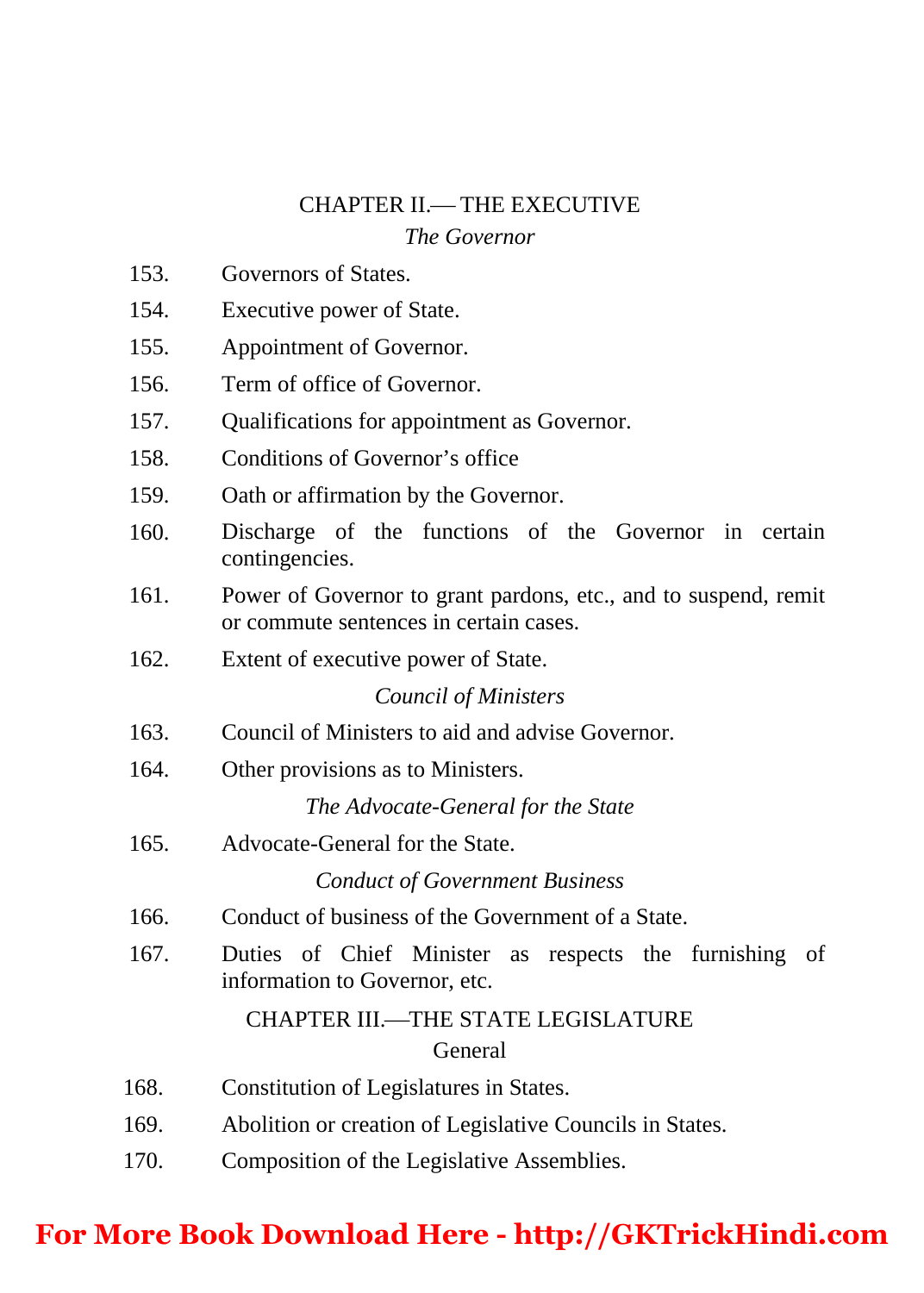- 171. Composition of the Legislative Councils.
- 172. Duration of State Legislatures.
- 173. Qualification for membership of the State Legislature.
- 174. Sessions of the State Legislature, prorogation and dissolution.
- 175. Right of Governor to address and send messages to the House or Houses.
- 176. Special address by the Governor.
- 177. Rights of Ministers and Advocate-General as respects the **Houses**

### *Officers of the State Legislature*

- 178. The Speaker and Deputy Speaker of the Legislative Assembly.
- 179. Vacation and resignation of, and removal from, the offices of Speaker and Deputy Speaker.
- 180. Power of the Deputy Speaker or other person to perform the duties of the office of, or to act as, Speaker.
- 181. The Speaker or the Deputy Speaker not to preside while a resolution for his removal from office is under consideration.
- 182. The Chairman and Deputy Chairman of the Legislative Council.
- 183. Vacation and resignation of, and removal from, the offices of Chairman and Deputy Chairman.
- 184. Power of the Deputy Chairman or other person to perform the duties of the office of, or to act as, Chairman.
- 185. The Chairman or the Deputy Chairman not to preside while a resolution for his removal from office is under consideration.
- 186. Salaries and allowances of the Speaker and Deputy Speaker and the Chairman and Deputy Chairman.
- 187. Secretariat of State Legislature.

#### *Conduct of Business*

- 188. Oath or affirmation by members.
- 189. Voting in Houses, power of Houses to act notwithstanding vacancies and quorum.

*Disqualifications of Members*

190. Vacation of seats.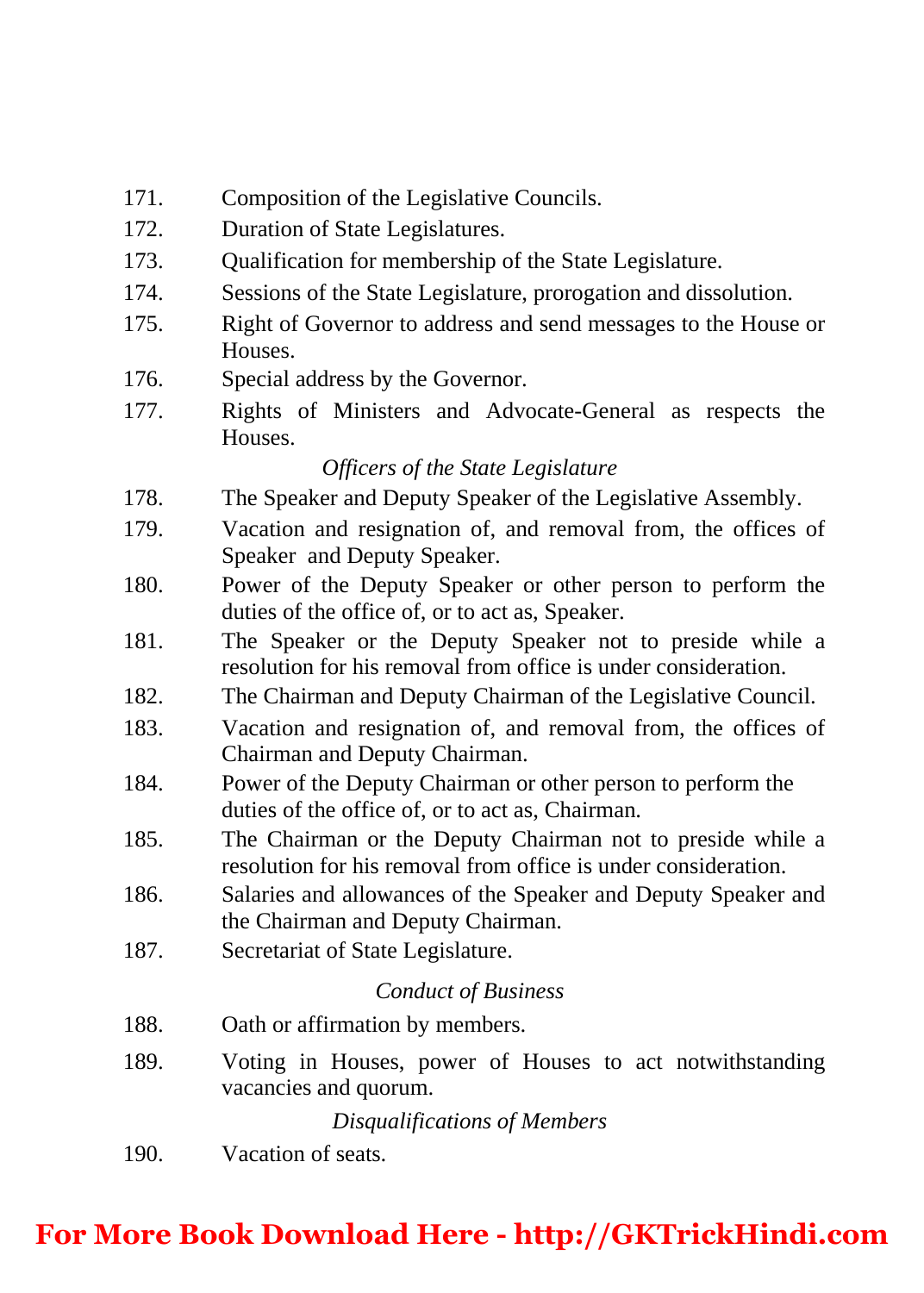| 191.                  | Disqualifications for membership.                                                                                                 |
|-----------------------|-----------------------------------------------------------------------------------------------------------------------------------|
| 192.                  | Decision on questions as to disqualifications of members.                                                                         |
| 193.                  | Penalty for sitting and voting before making oath or affirmation<br>under article 188 or when not qualified or when disqualified. |
|                       | Powers, privileges and immunities of State Legislatures and<br>their Members                                                      |
| 194.                  | Powers, privileges, etc., of the Houses of Legislatures and of the<br>members and committees thereof.                             |
| 195.                  | Salaries and allowances of members.                                                                                               |
| Legislative Procedure |                                                                                                                                   |
| 196.                  | Provisions as to introduction and passing of Bills.                                                                               |
| 197.                  | Restriction on powers of Legislative Council as to Bills other<br>than Money Bills.                                               |
| 198.                  | Special procedure in respect of Money Bills.                                                                                      |
| 199.                  | Definition of "Money Bills".                                                                                                      |
| 200.                  | Assent to Bills.                                                                                                                  |
| 201.                  | Bills reserved for consideration.                                                                                                 |
|                       | Procedure in Financial Matters                                                                                                    |
| 202.                  | Annual financial statement.                                                                                                       |
| 203.                  | Procedure in Legislature with respect to estimates.                                                                               |
| 204.                  | Appropriation Bills.                                                                                                              |
| 205.                  | Supplementary, additional or excess grants.                                                                                       |
| 206.                  | Votes on account, votes of credit and exceptional grants.                                                                         |
| 207.                  | Special provisions as to financial Bills.                                                                                         |
| Procedure Generally   |                                                                                                                                   |
| 208.                  | Rules of procedure.                                                                                                               |
| 209.                  | Regulation by law of procedure in the Legislature of the State in<br>relation to financial business.                              |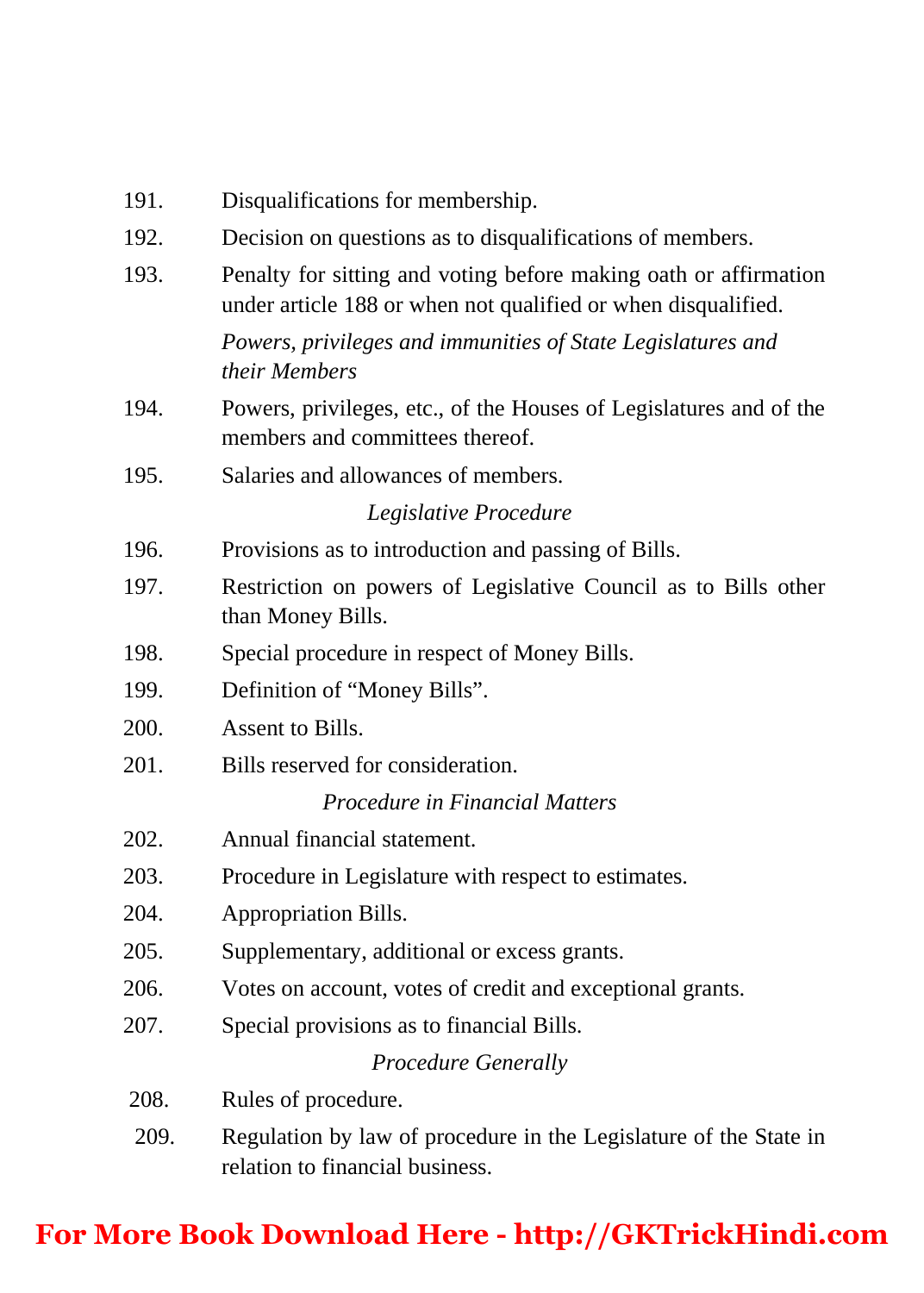- 210. Language to be used in the Legislature.
- 211. Restriction on discussion in the Legislature.
- 212. Courts not to inquire into proceedings of the Legislature.

#### CHAPTER IV.- LEGISLATIVE POWER OF THE **GOVERNOR**

 213. Power of Governor to promulgate Ordinances during recess of Legislature*.* 

#### CHAPTER V.-THE HIGH COURTS IN THE **STATES**

- 214. High Courts for States.
- 215. High Courts to be courts of record.
- 216. Constitution of High Courts.
- 217. Appointment and conditions of the office of a Judge of a High Court.
- 218. Application of certain provisions relating to Supreme Court to High Courts.
- 219. Oath or affirmation by Judges of High Courts.
- 220. Restriction on practice after being a permanent Judge.
- 221. Salaries, etc., of Judges.
- 222. Transfer of a Judge from one High Court to another.
- 223. Appointment of acting Chief Justice.
- 224. Appointment of additional and acting Judges.
- 224A. Appointment of retired Judges at sittings of High Courts.
	- 225. Jurisdiction of existing High Courts.
	- 226. Power of High Courts to issue certain writs.
- 226A. [*Repealed*..]
	- 227. Power of superintendence over all courts by the High Court.
- 228. Transfer of certain cases to High Court.
- 228A. [*Repealed*.]
	- 229. Officers and servants and the expenses of High Courts.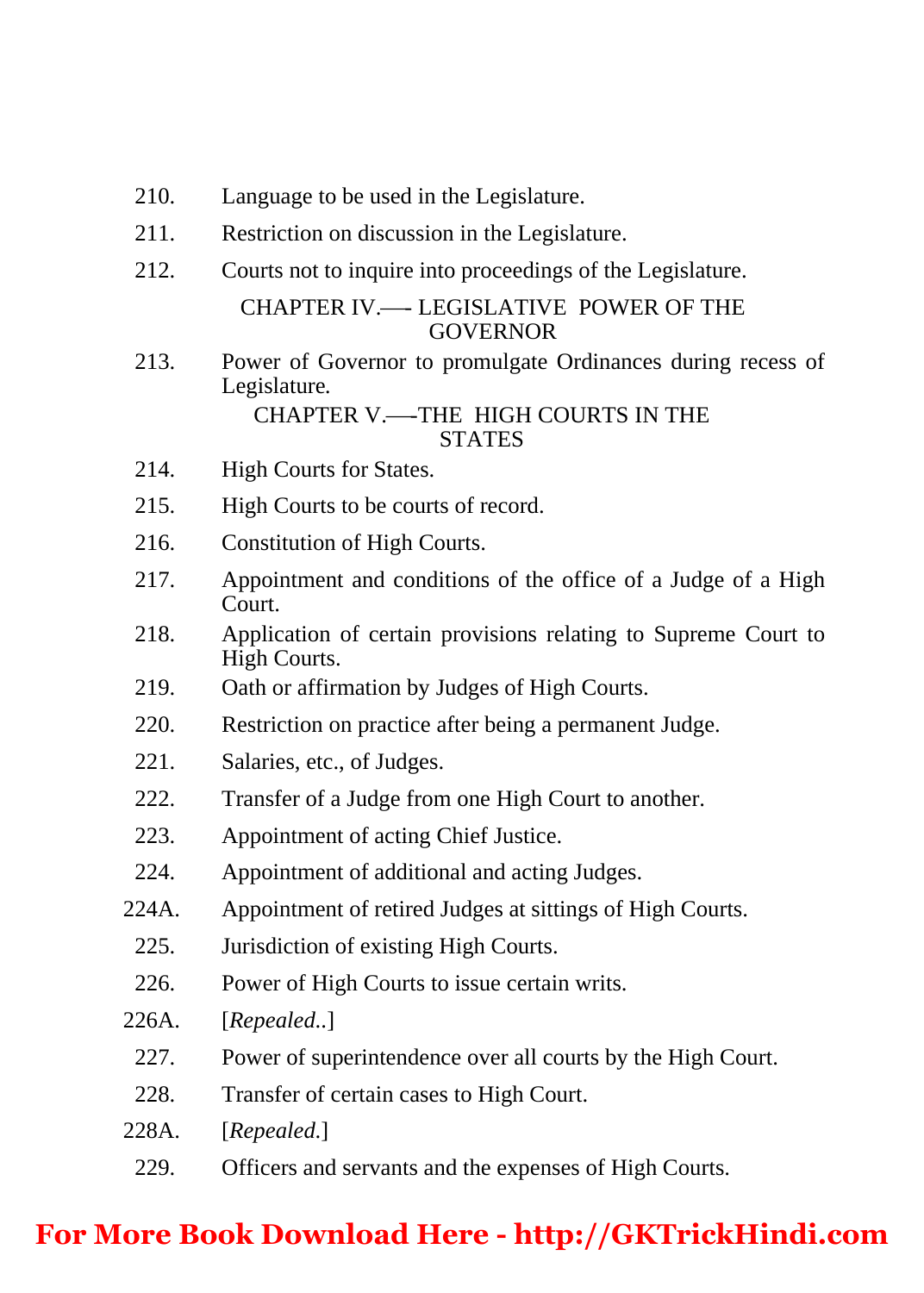- 230. Extension of jurisdiction of High Courts to Union territories.
- 231. Establishment of a common High Court for two or more States. CHAPTER VI-SUBORDINATE COURTS
- 233. Appointment of district judges.
- 233A. Validation of appointments of, and judgments, etc., delivered by, certain district judges.
	- 234. Recruitment of persons other than district judges to the judicial service.
	- 235. Control over subordinate courts.
	- 236. Interpretation.
	- 237. Application of the provisions of this Chapter to certain class or classes of magistrates.

## **PART VII**

## THE STATES IN PART B OF THE FIRST SCHEDULE

238. [*Repealed*.]

## **PART VIII**

## THE UNION TERRITORIES

239. Administration of Union territories.

Creation of local Legislatures or Council of Ministers or both for

- 239A. certain Union territories.
- 239A. Special provisions with respect to Delhi.
- 239AA. Provision in case of failure of constitutional machinery.
- 239AB. Power of administrator to promulgate Ordinances during recess of Legislature.
	- 240. Power of President to make regulations for certain Union territories.
	- 241. High Courts for Union territories.
	- 242. [*Repealed*.]

## **PART IX**

## THE PANCHAYATS

243. Definitions.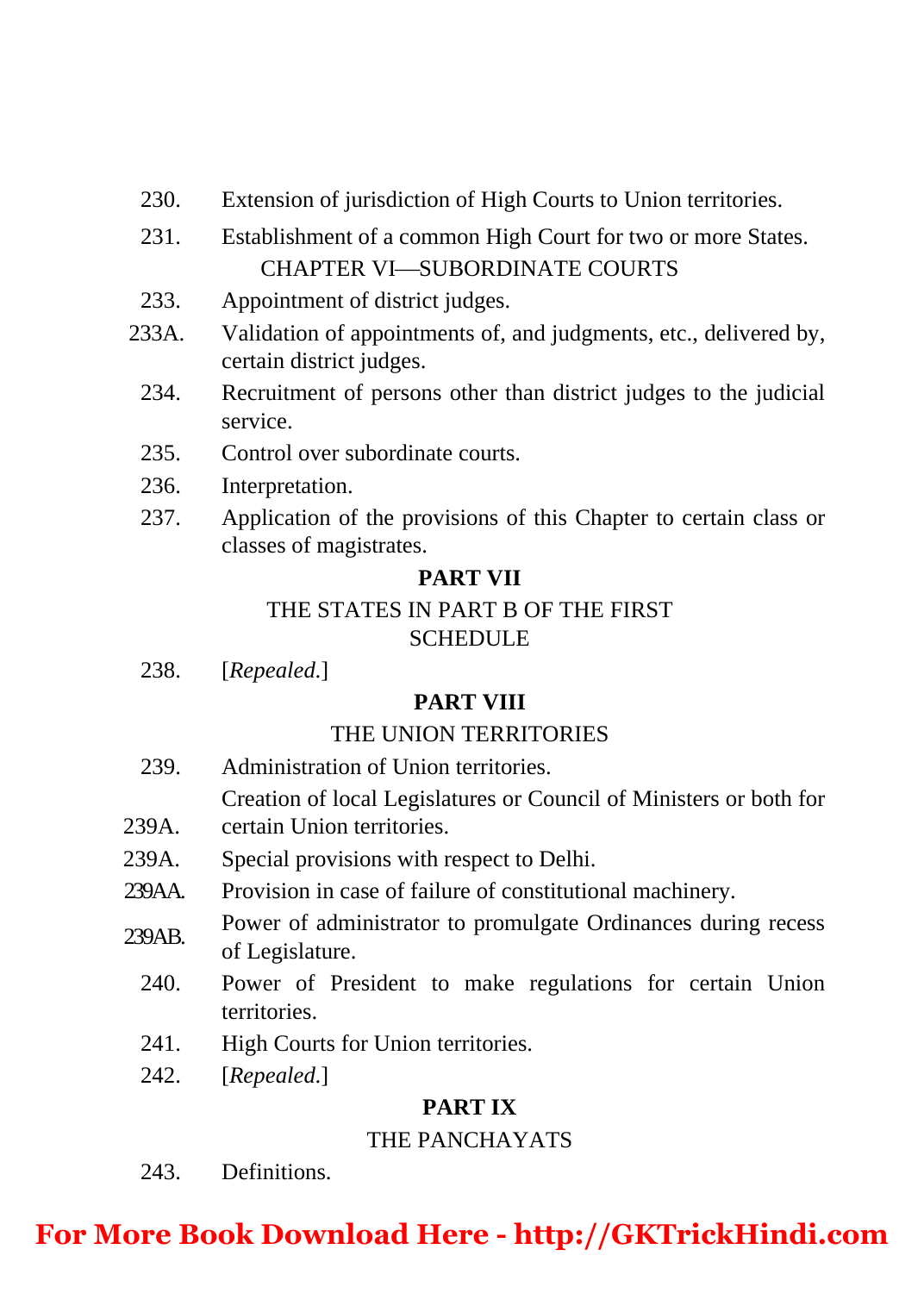- 243A. Gram Sabha.
- 243B. Constitution of Panchayats.
- 243C. Composition of Panchayats.
- 243D. Reservation of seats.
- 243E. Duration of Panchayats, etc.
- 243F. Disqualifications for membership.
- 243G. Powers, authority and responsibilities of Panchayats.
- 243H. Powers to impose taxes by, and Funds of, the Panchayats.
- 243-I. Constitution of Finance Commission to review financial position.
- 243J. Audit of accounts of Pachayats.
- 243K. Elections to the Panchayats.
- 243L. Application to Union territories.
- 243M. Part not to apply to certain areas.
- 243N. Continuance of existing laws and Panchayats.
- 243-O. Bar to interference by courts in electoral matters.

#### **PART IXA**

#### THE MUNICPALITIES

- 243P. Definitions.
- 243Q. Constitution of Municipalities.
- 243R. Composition of Municipalities.
- 243S. Constitution and composition of Wards Committees, etc.
- 243T. Reservation of seats.
- 243U. Duration of Municipalities, etc.
- 243V. Disqualifications for membership.
- 243W. Powers, authority and responsibilities of Municipalities, etc.
- 243X. Power to impose taxes by, and Funds of, the Municipalities.
- 243Y. Finance Commission.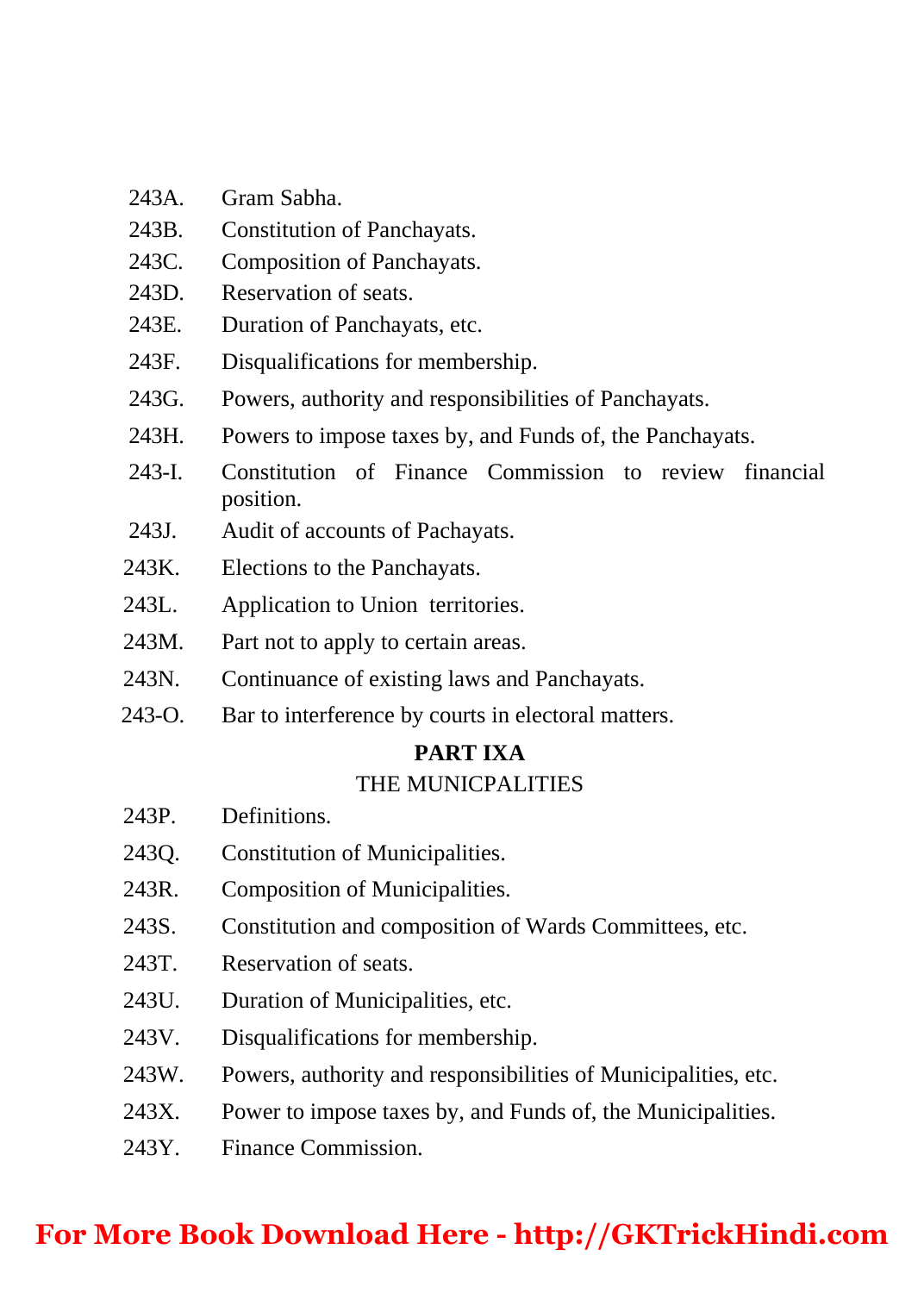- 243Z. Audit of accounts of Municipalities.
- 243ZA. Elections to the Municipalities.
- 243ZB. Application to Union territories.
- 243ZC. Part not to apply to certain areas.
- 243ZD. Committee for district planning.
- 243ZE. Committee for Metropolitan planning.
- 243ZF. Continuance of existing laws and Municipalities.
- 243ZG. Bar to interference by Courts in electoral matters.

#### **PART X**

#### THE SCHEDULED AND TRIBAL AREAS

- 244. Administration of Scheduled Areas and Tribal Areas.
- 244A. Formation of an autonomous State comprising certain tribal areas in Assam and creation of local Legislature or Council of Ministers or both therefor.

#### **PART XI**

#### RELATIONS BETWEEN THE UNION AND THE **STATES**

#### CHAPTER L—LEGISLATIVE RELATIONS

#### Distribution of Legislative Powers

- 245. Extent of laws made by Parliament and by the Legislatures of States.
- 246. Subject-matter of laws made by Parliament and by the Legislatures of States.
- 247. Power of Parliament to provide for the establishment of certain additional courts.
- 248. Residuary powers of legislation.
- 249. Power of Parliament to legislate with respect to a matter in the State List in the national interest.
- 250. Power of Parliament to legislate with respect to any matter in the State List if a Proclamation of Emergency is in operation.
- 251. Inconsistency between laws made by Parliament under articles 249 and 250 and laws made by the Legislatures of States.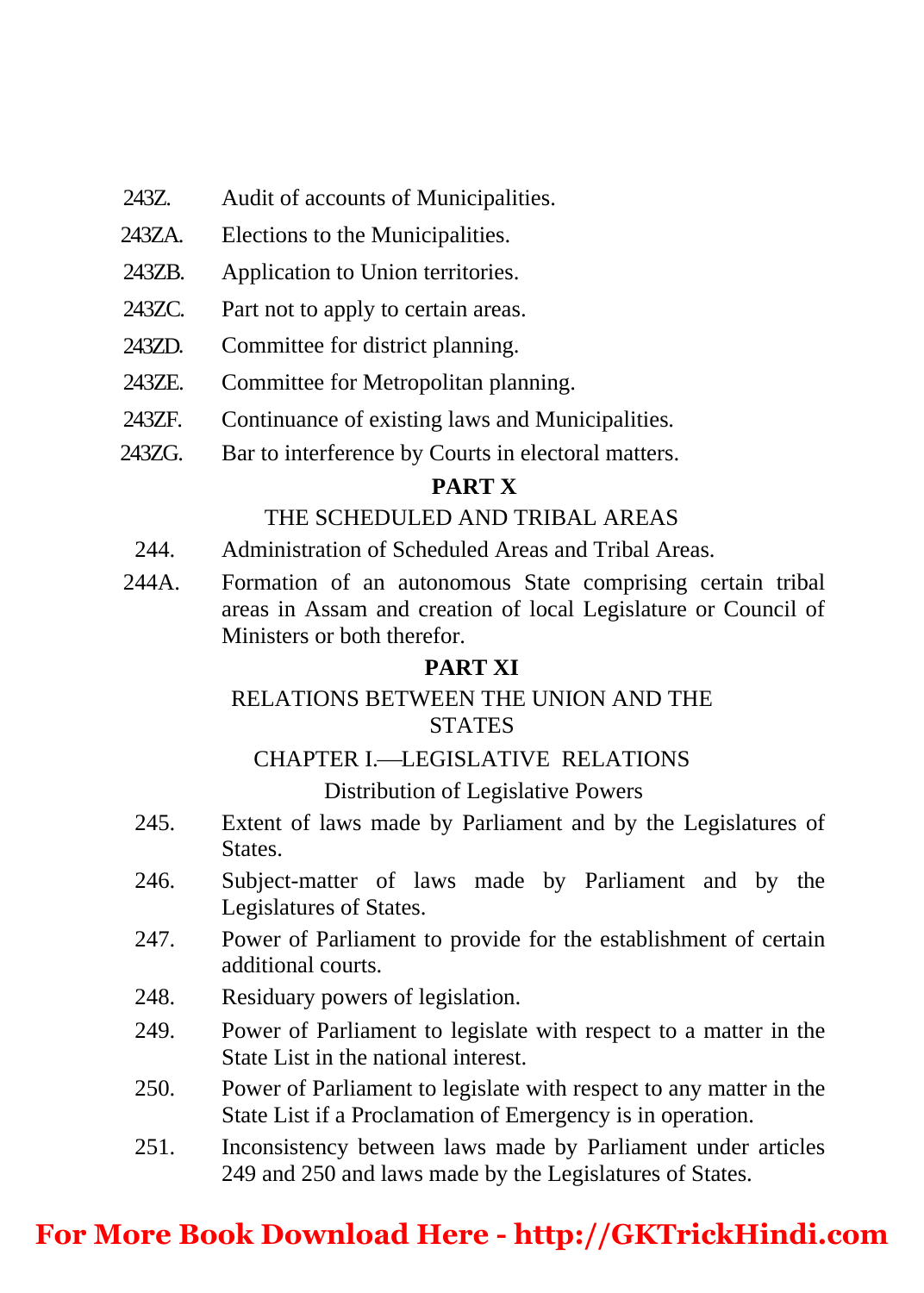- 252. Power of Parliament to legislate for two or more States by consent and adoption of such legislation by any other State.
- 253. Legislation for giving effect to international agreements.
- 254. Inconsistency between laws made by Parliament and laws made by the Legislatures of States.
- 255. Requirements as to recommendations and previous sanctions to be regarded as matters of procedure only.

### CHAPTER II. ADMINISTRATIVE RELATIONS General

- 256. Obligation of States and the Union.
- 257. Control of the Union over States in certain cases.
- 257A. [Repealed.]
- 258. Power of the Union to confer powers, etc., on States in certain cases.
- 258A. Power of the States to entrust functions to the Union.
- 259. [*Repealed*.]
- 260. Jurisdiction of the Union in relation to territories outside India.
- 261. Public acts, records and judicial proceedings.

#### *Disputes relating to Waters*

262. Adjudication of disputes relating to waters of inter-State rivers or river valleys.

#### *Co-ordination between States*

263. Provisions with respect to an inter-State Council.

#### **PART XII**

#### FINANCE, PROPERTY, CONTRACTS AND SUITS

#### CHAPTER L-FINANCE

#### General

- 264. Interpretation.
- 265. Taxes not to be imposed save by authority of law.
- 266. Consolidated Funds and public accounts of India and of the States.
- 267. Contingency Fund.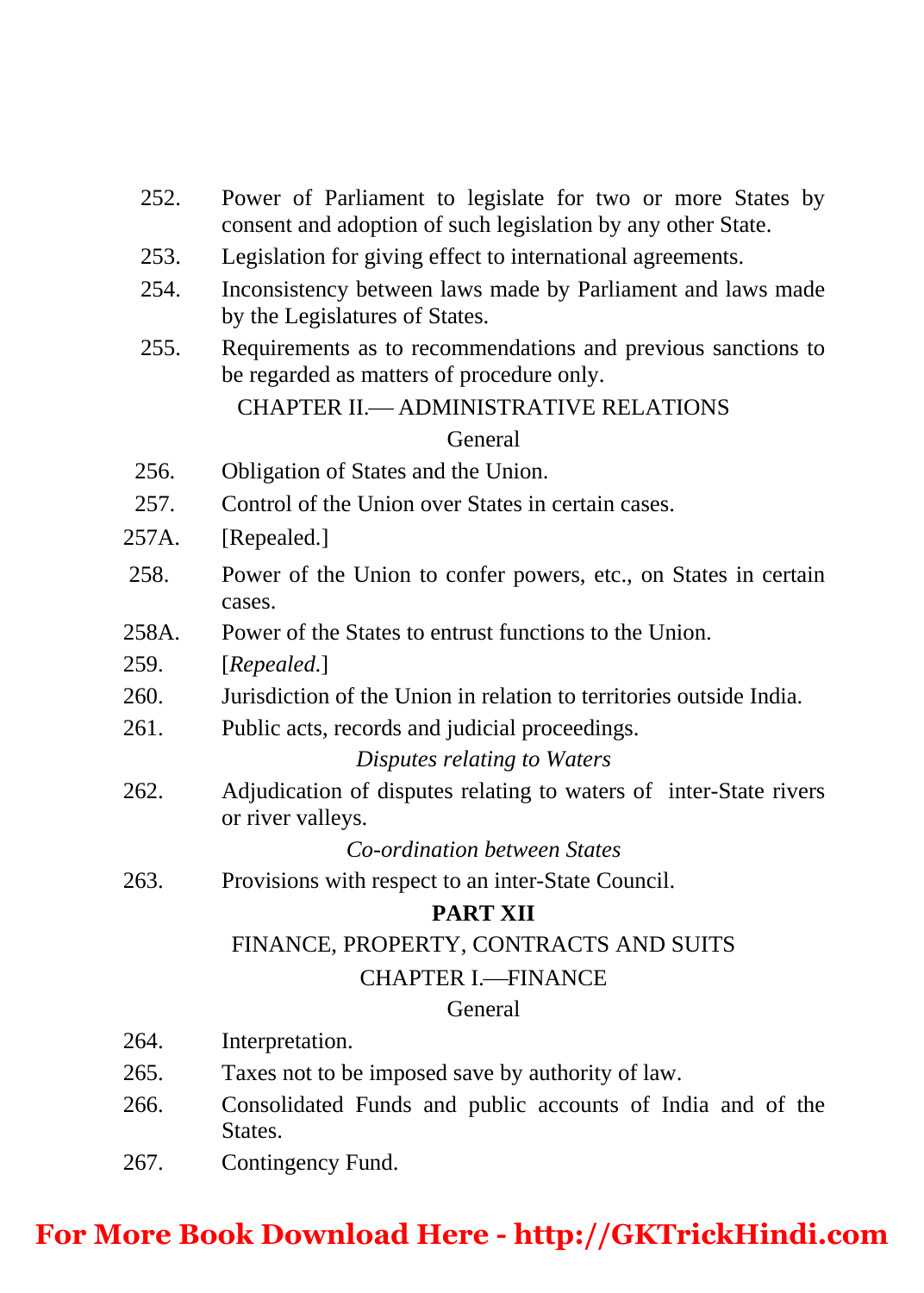#### *Distribution of Revenues between the Union and the States*

- 268. Duties levied by the Union but collected and appropriated by the State.
- 268A. Service tax levied by Union and collected by the Union and the **States**.
- 269. Taxes levied and collected by the Union but assigned to the States.
- 270. Taxes levied and distributed between the Union and the States.
- 271. Surcharge on certain duties and taxes for purposes of the Union.
- 272. [*Repealed*.]
- 273. Grants in lieu of export duty on jute and jute products.
- 274. Prior recommendation of President required to Bills affecting taxation in which States are interested.
- 275. Grants from the Union to certain States.
- 276. Taxes on professions, trades, callings and employments.
- 277. Savings.
- 278. [*Repealed*.]
- 279. Calculation of "net proceeds", etc.
	- 280. Finance Commission.
	- 281. Recommendations of the Finance Commission.

*Miscellaneous financial provisions*

- 282. Expenditure defrayable by the Union or a State out of its revenues.
- 283. Custody, etc., of Consolidated Funds, Contingency Funds and moneys credited to the public accounts.
- 284. Custody of suitors' deposits and other moneys received by public servants and courts.
- 285. Exemption of property of the Union from State taxation.
- 286. Restrictions as to imposition of tax on the sale or purchase of goods.
- 287. Exemption from taxes on electricity.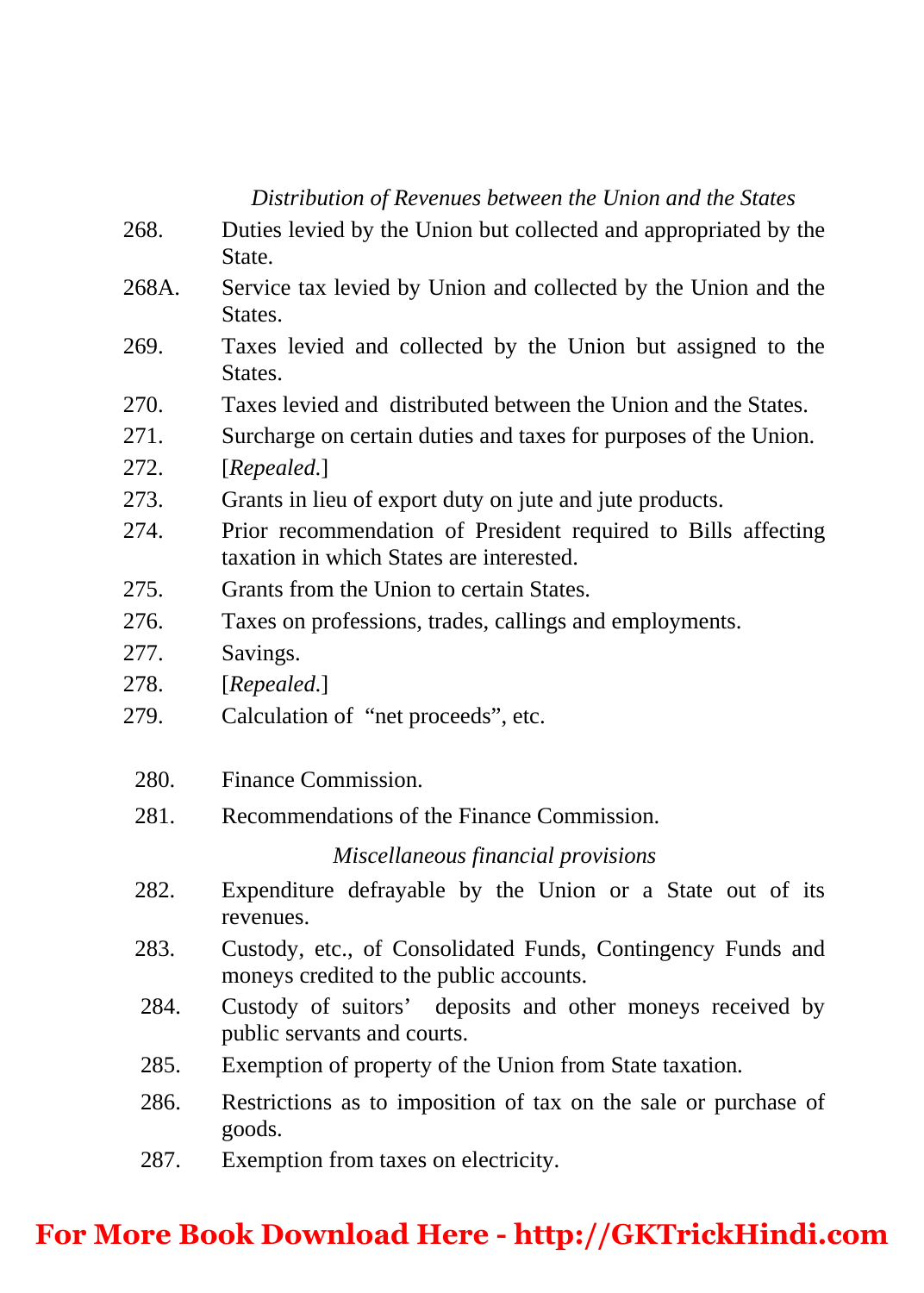- 288. Exemption from taxation by States in respect of water or electricity in certain cases.
- 289. Exemption of property and income of a State from Union taxation.
- 290. Adjustment in respect of certain expenses and pensions.
- 290A. Annual payment to certain Devaswom Funds.
	- 291. [*Repealed*.]

#### CHAPTER II. BORROWING

- 292. Borrowing by the Government of India.
- 293. Borrowing by States.

### CHAPTER III.— PROPERTY, CONTRACTS, RIGHTS, LIABILITIES, OBLIGATIONS AND SUITS

- 294. Succession to property, assets, rights, liabilities and obligations in certain cases.
- 295. Succession to property, assets, rights, liabilities and obligations in other cases.
- 296. Property accruing by escheat or laps or as *bona vacantia.*
- 297. Things of value within territorial waters or continental shelf and resources of the exclusive economic zone to vest in the Union.
- 298. Power to carry on trade, etc.
- 299. Contracts.
- 300. Suits and proceedings.

## CHAPTER IV. RIGHT TO PROPERTY

300A. Persons not to be deprived of property save by authority of law.

#### **PART XIII**

#### TRADE, COMMERCE AND INTERCOURSE WITHIN

#### THE TERRITORY OF INDIA

- 301. Freedom of trade, commerce and intercourse.
- 302. Power of Parliament to impose restrictions on trade, commerce and intercourse.
- 303. Restrictions on the legislative powers of the Union and of the States with regard to trade and commerce.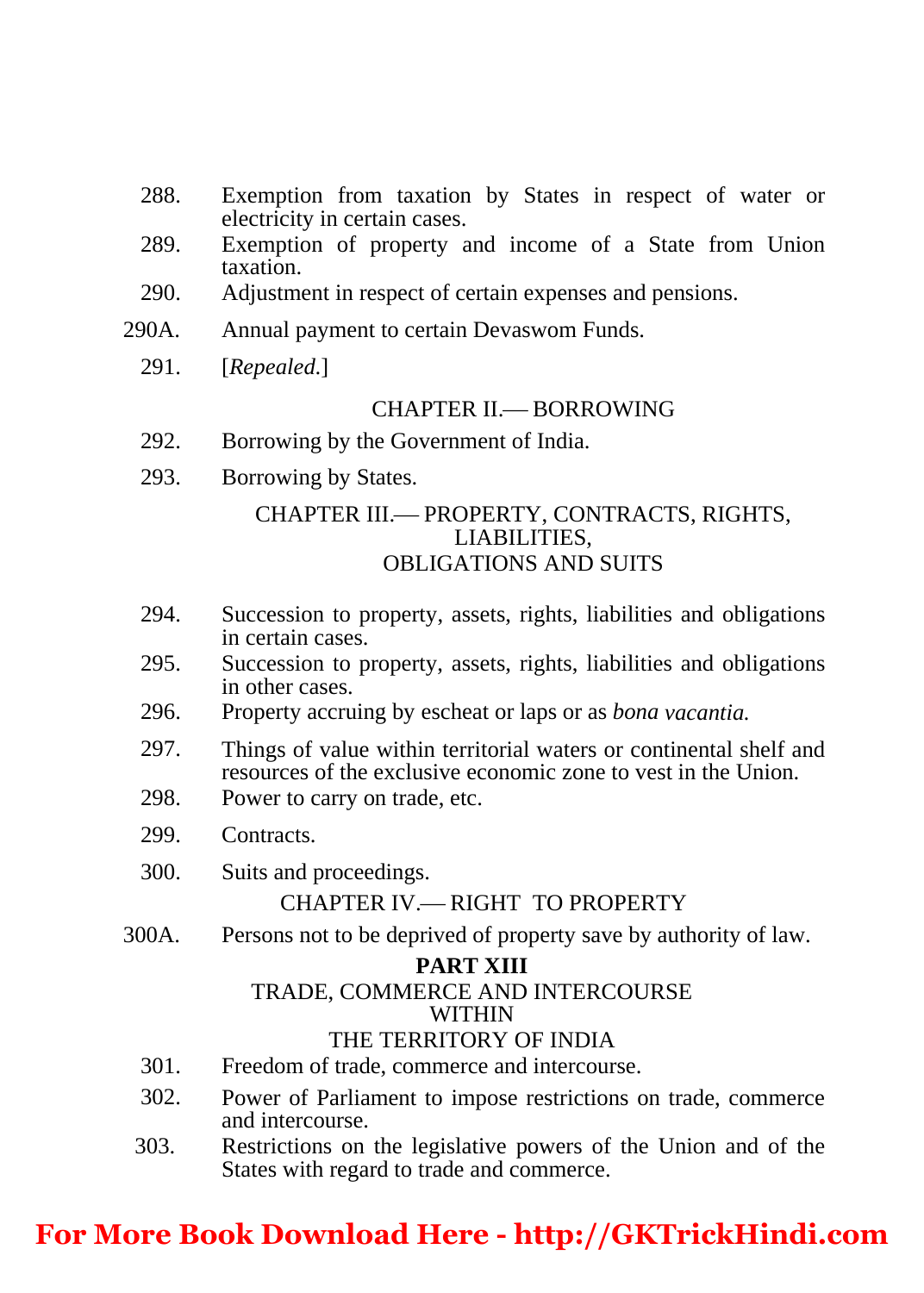- 304. Restrictions on trade, commerce and intercourse among States.
- 305. Saving of existing laws and laws providing for State monopolies.
- 306. [*Repealed*.]
- 307. Appointment of authority for carrying out the purposes of articles 301 to 304.

#### **PART XIV**

#### SERVICES UNDER THE UNION AND THE STATES

#### CHAPTER **I.** SERVICES

- 308. Interpretation.
- 309. Recruitment and conditions of service of persons serving the Union or a State.
- 310. Tenure of office of persons serving the Union or a State.
- 311. Dismissal, removal or reduction in rank of persons employed in civil capacities under the Union or a State.
- 312. All-India services.
- 312A. Power of Parliament to vary or revoke conditions of service of officers of certain services.
	- 313. Transitional provisions.
	- 314. [*Repeated*.]

### CHAPTER II.—PUBLIC SERVICE COMMISSIONS

- 315. Public Service Commissions for the Union and for the States.
- 316. Appointment and term of office of members.
- 317. Removal and suspension of a member of a Public Service Commission.
- 318. Power to make regulations as to conditions of service of members and staff of the Commission.
- 319. Prohibition as to the holding of offices by members of Commission on ceasing to be such members.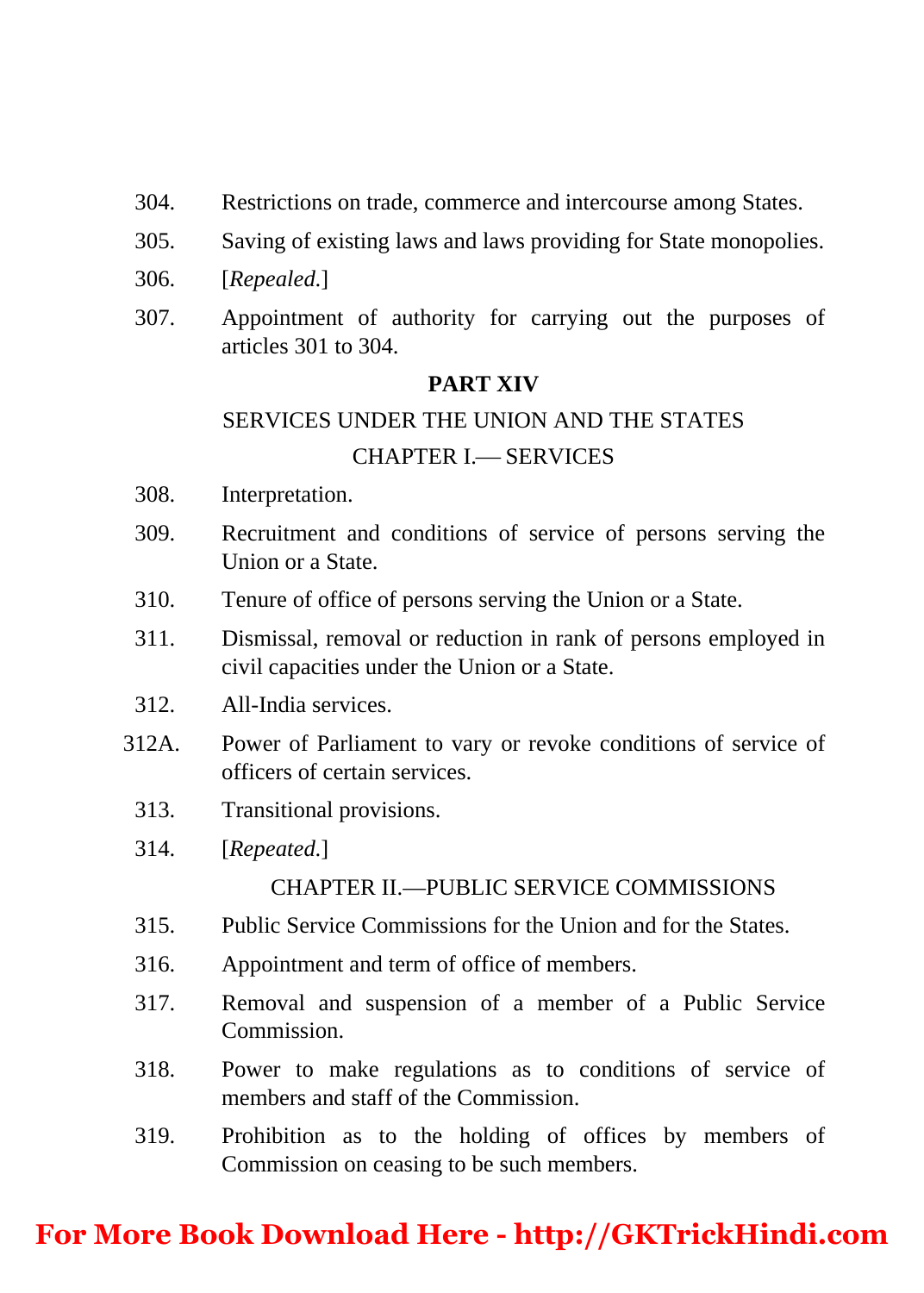- 320. Functions of Public Service Commissions.
- 321. Power to extend functions of Public Service Commissions.
- 322. Expenses of Public Service Commissions.
- 323. Reports of Public Service Commissions.

## **PART XIVA**

### TRIBUNALS

- 323A. Administrative tribunals.
- 323B. Tribunals for other matters.

## **PART XV**

### ELECTIONS

- 324. Superintendence, direction and control of elections to be vested in an Election Commission.
- 325. No person to be ineligible for inclusion in, or to claim to be included in a special, electoral roll on grounds of religion, race, caste or sex.
- 326. Elections to the House of the People and to the Legislative Assemblies of States to be on the basis of adult suffrage.
- 327. Power of Parliament to make provision with respect to elections to Legislatures.
- 328. Power of Legislature of a State to make provision with respect to elections to such Legislature.
- 329. Bar to interference by courts in electoral matters.
- 329A. [*Repealed*.]

## **PART XVI**

## SPECIAL PROVISIONS RELATING TO CERTAIN CLASSES

- 330. Reservation of seats for Scheduled Castes and Scheduled Tribes in the House of the People.
- 331. Representation of the Anglo-Indian community in the House of the People.
- 332. Reservation of seats for Scheduled Castes and Scheduled Tribes in the Legislative Assemblies of the States.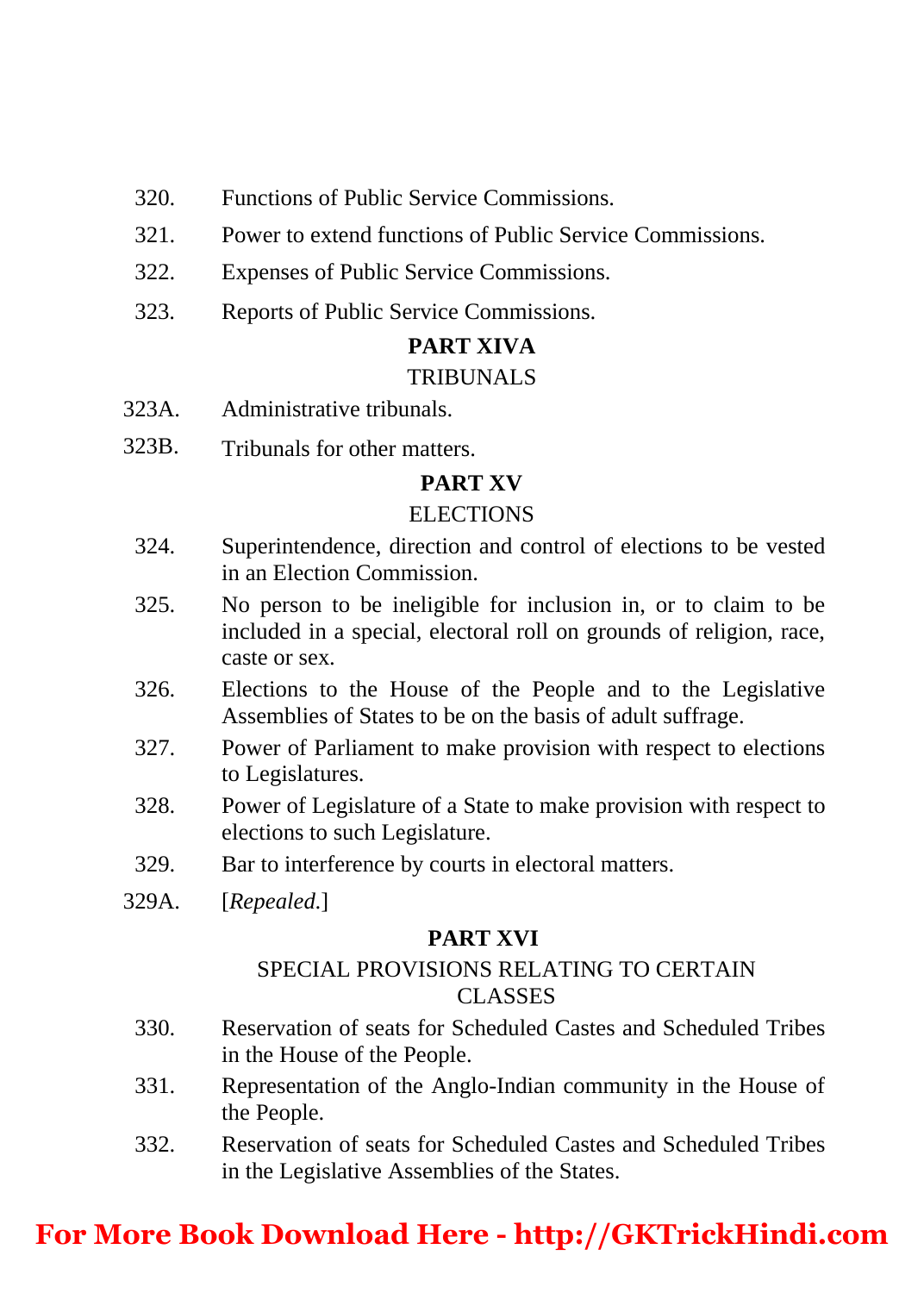- 333. Representation of the Anglo-Indian community in the Legislative Assemblies of the States.
- 334. Reservation of seats and special representation to cease after seventy years.
- 335. Claims of Scheduled Castes and Scheduled Tribes to services and posts.
- 336. Special provision for Anglo-Indian community in certain services.
- 337. Special provision with respect to educational grants for the benefit of Anglo-Indian Community.
- 338. National Commission for Scheduled Castes.
- 338A. National Commission for Scheduled Tribes.
	- 339. Control of the Union over the Administration of Scheduled Areas and the welfare of Scheduled Tribes.
		- 340. Appointment of a Commission to investigate the conditions of backward classes.
		- 341. Scheduled Castes.
		- 342. Scheduled Tribes.

## **PART XVII**

### OFFICIAL LANGUAGE

## CHAPTER I.—LANGUAGE OF THE UNION

- 343. Official language of the Union.
- 344. Commission and Committee of Parliament on official language.

## CHAPTER II. REGIONAL LANGUAGES

- 345. Official language or languages of a State.
- 346. Official language for communication between one State and another or between a State and the Union.
- 347. Special provision relating to language spoken by a section of the population of a State.

CHAPTER III.—LANGUAGE OF THE SUPREME COURT, HIGH COURTS, ETC.

 348. Language to be used in the Supreme Court and in the High Courts and for Acts, Bills, etc.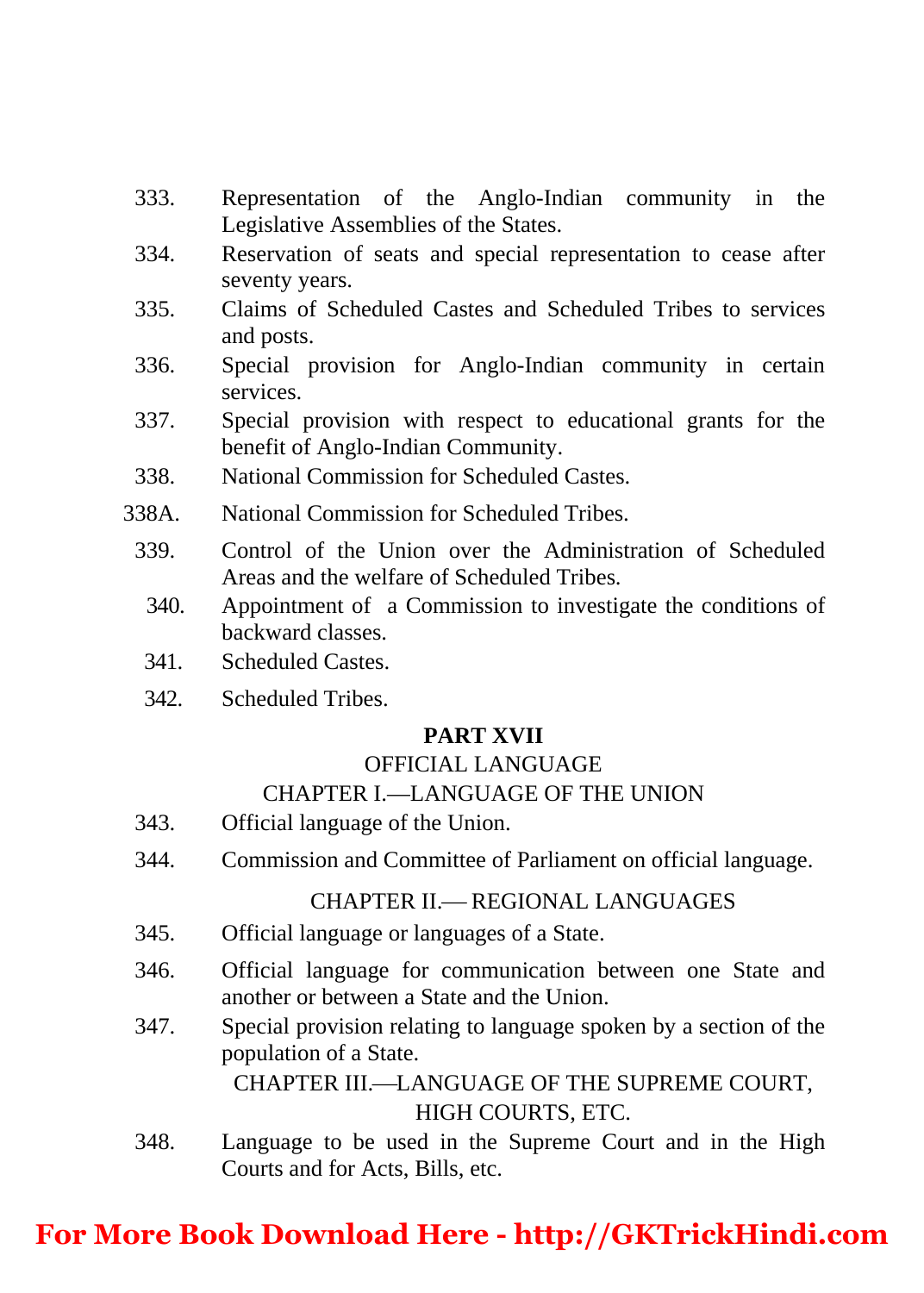349. Special procedure for enactment of certain laws relating to language.

#### CHAPTER IV.-SPECIAL DIRECTIVES

- 350. Language to be used in representations for redress of grievances.
- 350A. Facilities for instruction in mother-tongue at primary stage.
- 350B. Special Officer for linguistic minorities.
	- 351. Directive for development of the Hindi language.

#### **PART XVIII**

#### EMERGENCY PROVISIONS

- 352. Proclamation of Emergency.
- 353. Effect of Proclamation of Emergency.
- [354. Application of provisions relating to distribution of revenues while a Proclamation of Emergency is in operation.](https://goo.gl/NgRs1S.)
- 355. Duty of the Union to protect States against external aggression and internal disturbance.
- 356. Provisions in case of failure of constitutional machinery in States.
- 357. Exercise of legislative powers under Proclamation issued under article 356.
- 358. Suspension of provisions of article 19 during emergencies.
- 359. Suspension of the enforcement of the rights conferred by Part III during emergencies.
- 359A. [Repealed.]
	- 360. Provisions as to financial emergency.

#### **PART XIX**

#### **MISCELLANEOUS**

- 361. Protection of President and Governors and Rajpramukhs.
- 361A. Protection of publication of proceedings of Parliament and State Legislatures.
- 361B. Disqualification for appointment on remunerative political post.
	- 362. [*Repealed*.]
	- 363. Bar to interference by courts in disputes arising out of certain treaties, agreements, etc.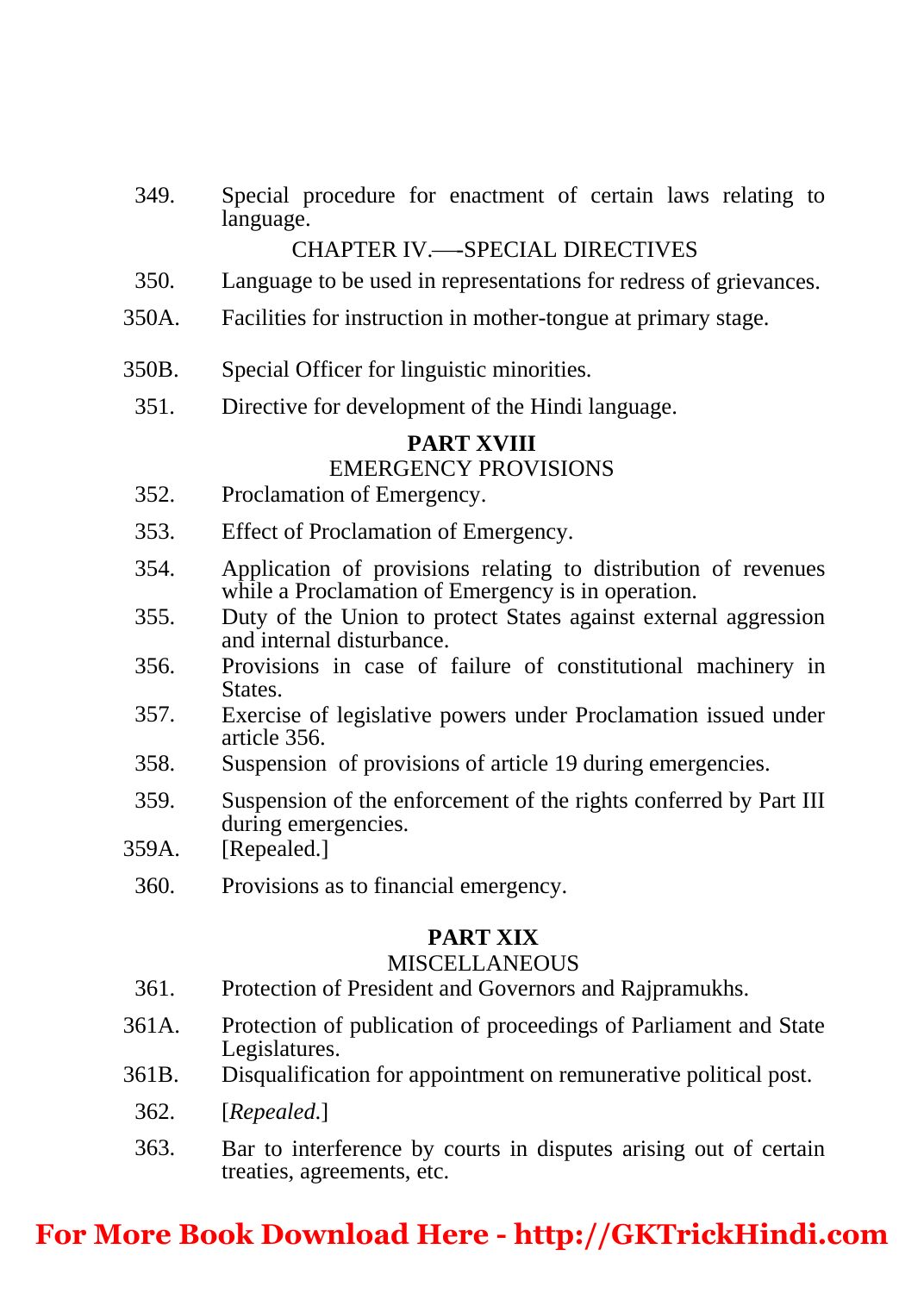- 363A. Recognition granted to Rulers of Indian States to cease and privy purses to be abolished.
	- 364. Special provisions as to major ports and aerodromes.
	- 365. Effect of failure to comply with, or to give effect to, directions given by the Union.
	- 366. Definitions.
	- 367. Interpretation.

#### **PART XX** AMENDMENT OF THE CONSTITUTION

 368. Power of Parliament to amend the Constitution and procedure therefor.

### **PART XXI**

#### TEMPORARY, TRANSITIONAL AND SPECIAL PROVISIONS

- 369. Temporary power to Parliament to make laws with respect to certain matters in the State List as if they were matters in the Concurrent List.
- 370. Temporary provisions with respect to the State of Jammu and Kashmir.
- 371. Special provision with respect to the States of Maharashtra and Gujarat.
- 371A. Special provision with respect to the State of Nagaland.
- 371B . Special provision with respect to the State of Assam.
- 371C. Special provision with respect to the State of Manipur.
- 371D. Special provisions with respect to the State of Andhra Pradesh.
- 371E. Establishment of Central University in Andhra Pradesh.
- 371F. Special provisions with respect to the State of Sikkim.
- 371G. Special provision with respect to the State of Mizoram.
- 371H. Special provision with respect to the State of Arunachal Pradesh.
- 371-I. Special provision with respect to the State of Goa.
- 372. Continuance in force of existing laws and their adaptation.
- 372A. Power of the President to adapt laws.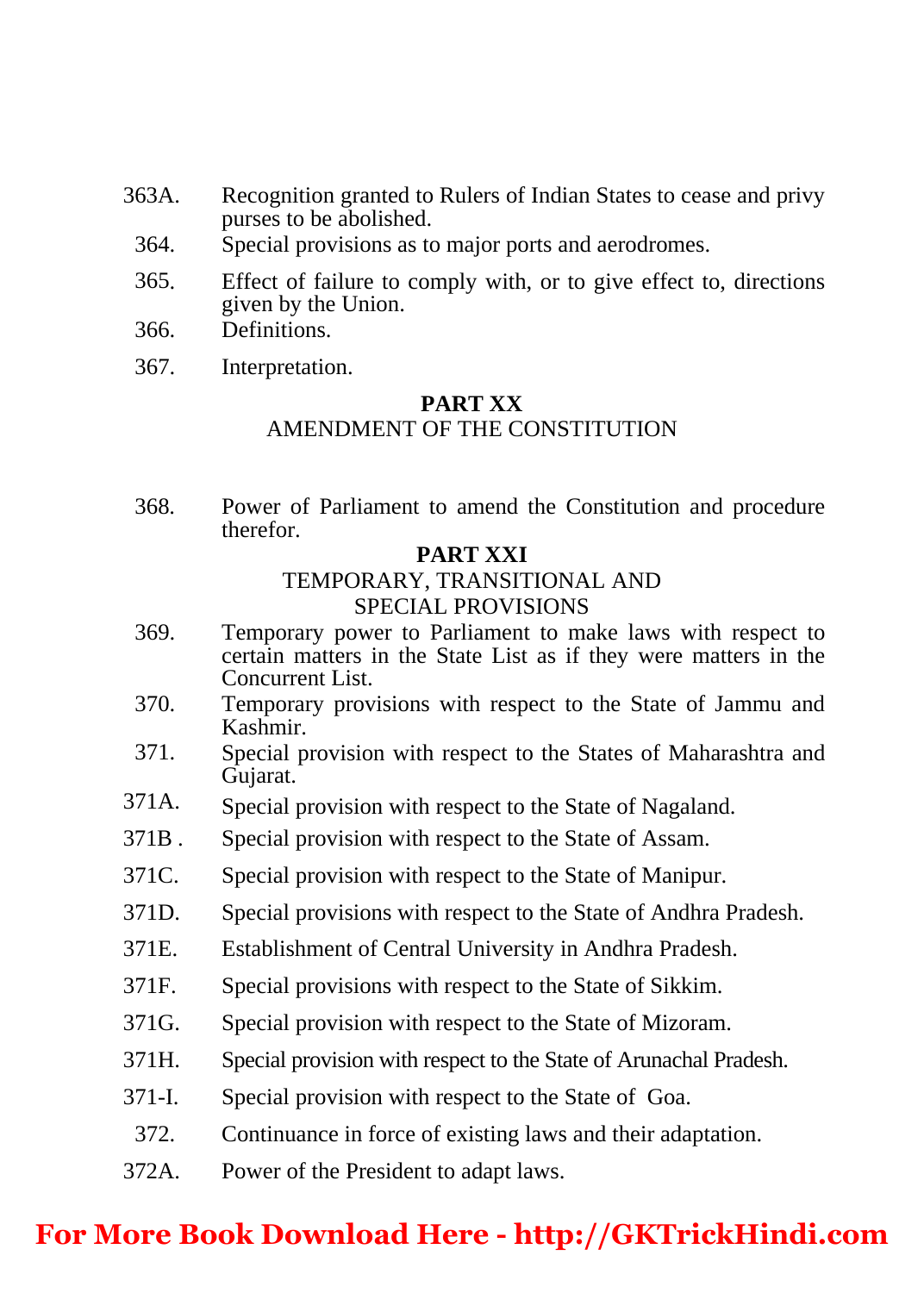- 373. Power of President to make order in respect of persons under preventive detention in certain cases.
- 374. Provisions as to Judges of the Federal Court and proceedings pending in the Federal Court or before His Majesty in Council.
- 375. Courts, authorities and officers to continue to function subject to the provisions of the Constitution.
- 376. Provisions as to Judges of High Courts.
- 377. Provisions as to Comptroller and Auditor-General of India.
- 378. Provisions as to Public Service Commissions.
- 378A. Special provision as to duration of Andhra Pradesh Legislative Assembly.
- 379-391. [*Repealed*.]
	- 392. Power of the President to remove difficulties.

#### **PART XXII**

### SHORT TITLE, COMMENCEMENT, AUTHORITATIVE TEXT

#### IN HINDI AND REPEALS

- 393. Short title.
- 394. Commencement.
- 394A. Authoritative text in the Hindi language.
	- 395. Repeals.

#### **SCHEDULES**

### **FIRST SCHEDULE**

- I. —The States.
- II. —The Union territories.

#### **SECOND SCHEDULE**

 *PART A— Provisions as to the President and the Governors of States.*  PART B— [*Repealed*.]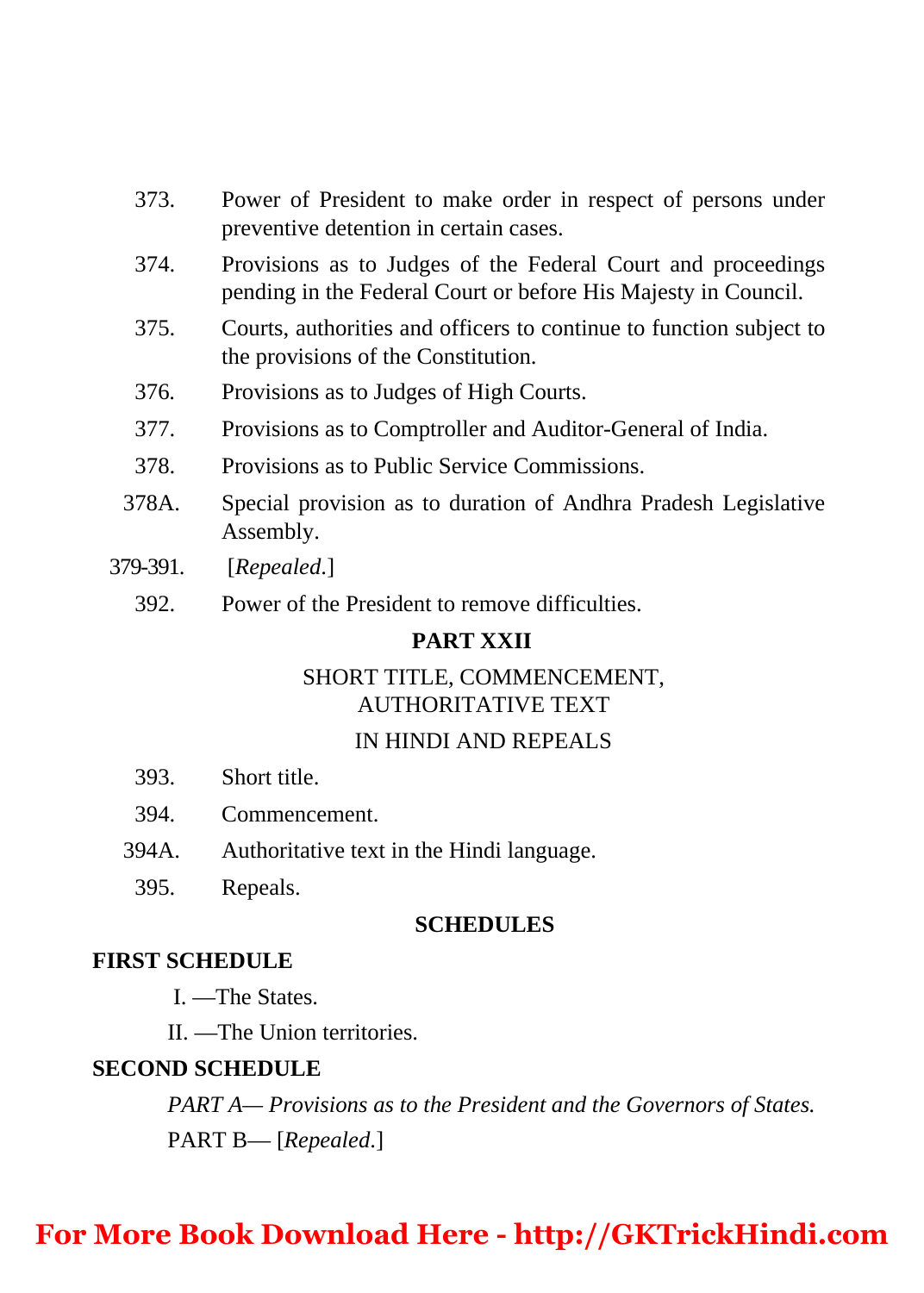PART C— Provisions as to the Speaker and the Deputy Speaker of the House of the People and the Chairman and the Deputy Chairman of the Council of States and the Speaker and the Deputy Speaker of the Legislative Assembly and the Chairman and the Deputy Chairman of the Legislative Council of a State.

PART D— Provisions as to the Judges of the Supreme Court and of the High Courts.

PART E— Provisions as to the Comptroller and Auditor-General of India.

**THIRD SCHEDULE**— Forms of Oaths or Affirmations.

#### **FOURTH SCHEDULE**—

Allocation of seats in the Council of States.

#### **FIFTH SCHEDULE—**

Provisions as to the Administration and Control of Scheduled Areas and Scheduled Tribes

PART A—General.

PART B—Administration and Control of Scheduled Areas and Scheduled Tribes.

PART C— Scheduled Areas.

PART D—Amendment of the Schedule.

#### **SIXTH SCHEDULE—**

Provisions as to the Administration of Tribal Areas in the States of Assam, Meghalaya, Tripura and Mizoram.

#### **SEVENTH SCHEDULE—**

List I — Union List.

List II— State List.

List III— Concurrent List.

#### **EIGHTH SCHEDULE—** Languages.

**NINTH SCHEDULE**—Validation of certain Acts and Regulations.

**TENTH SCHEDULE**— Provisions as to disqualification on ground of defection.

**ELEVENTH SCHEDULE**— Powers, authority and responsibilities of Panchayats.

**TWELFTH SCHEDULE**— Powers, authority and responsibilities of Municipalities, etc.